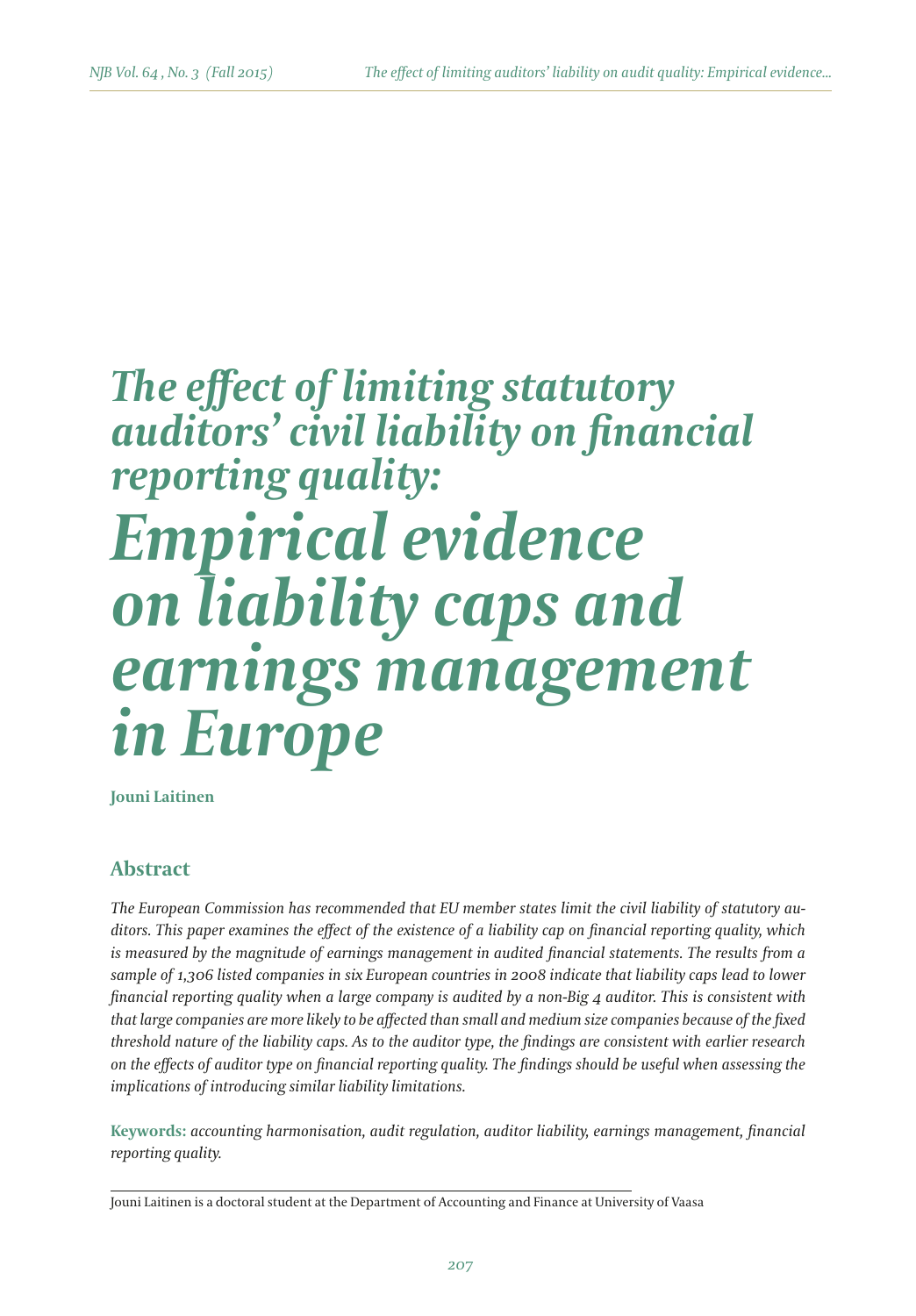## **1. Introduction**

This paper examines the effect of limiting statutory auditors' civil liability on financial reporting quality. Auditor liability as a part of audit regulation is of particular current interest, as the European Commission has in 2008 issued a recommendation concerning the limitation of the civil liability of statutory auditors and audit firms  $(2008/473/EC)$ <sup>1</sup>. The first objective of the recommendation is to ensure the insurability of audit services and thus their availability to clients. Other goals are reducing the risk of a Big 4 firm collapse and encouraging middle-sized audit firms to offer their services to listed clients<sup>2</sup>. The Commission recommends that EU member states should limit auditors' liability, but does not oblige them to take action. It also gives member states the freedom of choosing the means of limitation, one alternative being a monetary liability cap, either a fixed amount threshold or a cap based on a formula allowing the calculation of such an amount3 . This paper examines the effect of a fixed liability cap, which was in place in five EU member countries in 2008: Austria, Belgium, Germany, Greece, and Slovenia. Belgium, Germany, and Greece are included in this study; Austria and Slovenia were excluded due to data availability. Of the countries without a liability cap, Finland, France, and Sweden were selected so that the samples from liability cap and non-liability cap countries are roughly equal in size4 . The main features of the liability regimes of these six countries are presented in Table 1.

The possible negative external implications of liability limitations on audit quality and audit markets are a controversial issue. A study by London Economics (2006) proposed that auditors' liability should be limited throughout Europe, and reached a conclusion that liability caps do not affect audit quality. The study greatly contributed to the European Commission's recommendation on the matter (European Commission 2008b). It identifies three main reasons why auditors' liability in Europe should be limited: (1) the poor availability of auditor insurance especially for higher levels of liability, (2) the increased risk of litigation that would lead to a Big 4 firm collapse, and (3) the increased overall risk of the audit profession. Other arguments for limitations have also been presented, such as moderating audit fees. For example, Choi et al. (2008) found that the strictness of a country's liability regime is an important driver of audit fees. Fair allocation of responsibility has also been mentioned as an argument, for example a study by the Swedish justice department (SOU 2008: 79) points out that it is highly questionable that the auditor can be liable for any damages due to negligence also on the client company's part.

As to arguments against limiting auditor liability, Doralt et al. (2008: 63) claim that limiting auditors' liability protects auditors unfairly, as they are treated differently compared to other professions as lawyers or physicians. Köhler et al. (2008) have a similar view and add that a liability cap's fairness is questionable since the relative compensation for the loss suffered increases with the declining extent of damage. From investor protection's point of view, higher auditor liability also raises investors' expected damage compensation and thus the value of the investment (Liu and Wang 2006). Finally, unlimited liability can be seen as incentive for better audit quality and increasing public confidence in this quality, as suggested by Köhler et al. (2008: 143).

In conclusion, there is high controversy and uncertainty over the possible negative externalities and unintentional incentives of limiting statutory auditors' liability. This brings about the need for more empirical research on the matter. This paper contributes to the discussion by examining if financial reporting quality in audited financial statements of publicly listed companies is affected by fixed monetary liability caps. The presumption

<sup>1</sup> Statutory audit in the European Union is currently regu-<br>lated by the Audit Directive (2006/43/EC) accompanied by<br>an amending directive (2008/30/EC). They do not regulate<br>auditor liability.

<sup>2</sup> EU press releases IP/07/60, IP/07/845, and IP/08/897 empha-sise these three objectives as the goals that liability limitations are meant to achieve.

<sup>3</sup> For example a liability cap based on the annual fees of the auditor. The two other alternatives are (1) proportional liabi- lity and (2) enabling contractual liability limitation.

<sup>4</sup> The liability cap sample consists of 645 observations, and the non-liability cap sample of 661 observations, respecti- vely.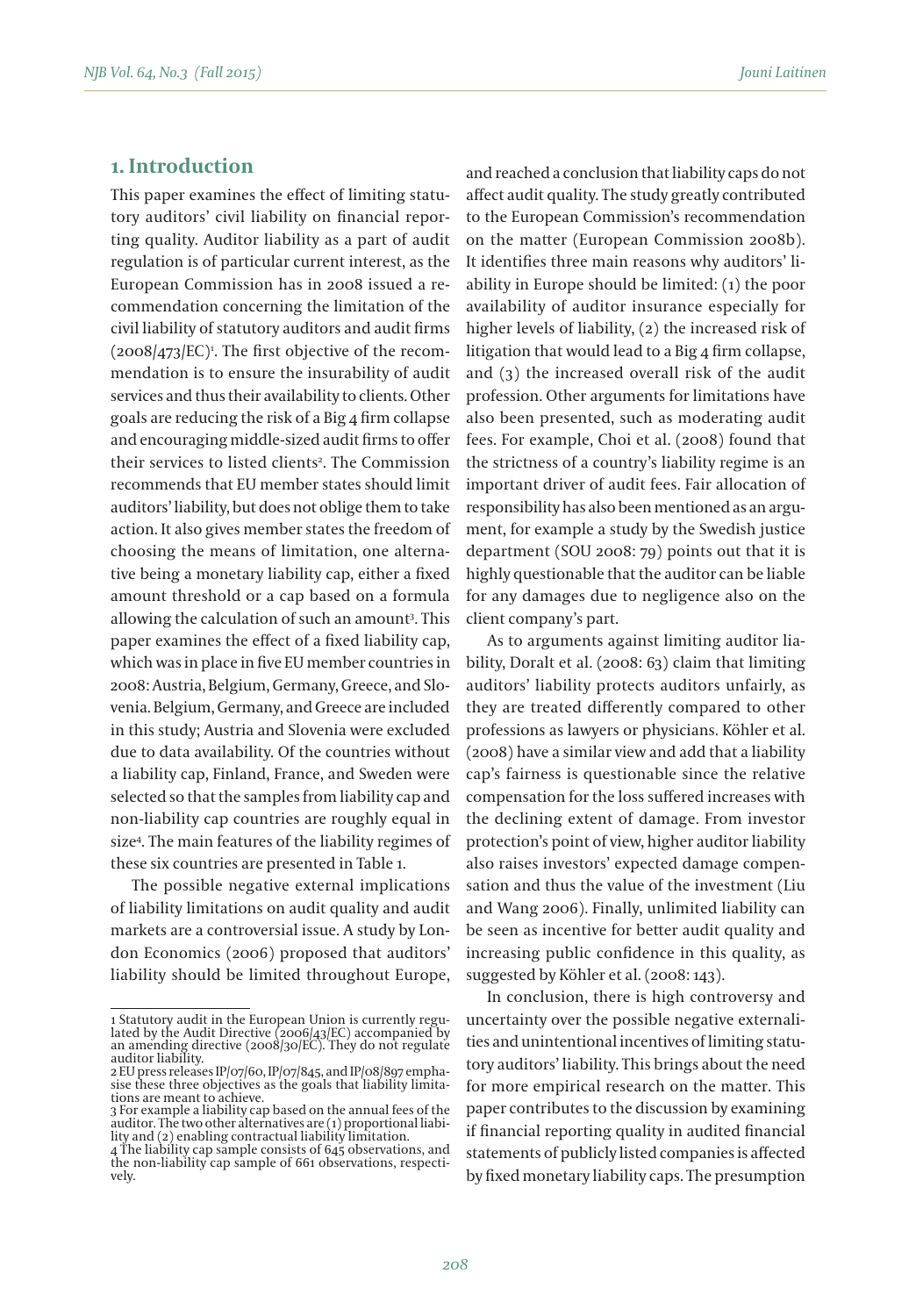|                |                               |                                                                              | ະ                                                                           |                          | <sub>.</sub> , .                                                                                                                                                             |                                                                                                                                                                                                                                               |                                                                                                                                                                                                                                                                                         |
|----------------|-------------------------------|------------------------------------------------------------------------------|-----------------------------------------------------------------------------|--------------------------|------------------------------------------------------------------------------------------------------------------------------------------------------------------------------|-----------------------------------------------------------------------------------------------------------------------------------------------------------------------------------------------------------------------------------------------|-----------------------------------------------------------------------------------------------------------------------------------------------------------------------------------------------------------------------------------------------------------------------------------------|
| <b>COUNTRY</b> | <b>LEGAL</b><br><b>SYSTEM</b> | <b>BASIS FOR</b><br><b>LIABILITY</b><br><b>TOWARDS</b><br><b>AN AUDITEE*</b> | <b>BASIS FOR</b><br><b>LIABILITY</b><br><b>TOWARDS</b><br>A THIRD<br>PARTY* | <b>LIABILITY</b><br>CAP* | <b>THE</b><br><b>AMOUNT</b><br>OF THE<br><b>LIABILITY</b><br>CAP*                                                                                                            | <b>MANDATORY</b><br><b>INSURANCE</b><br><b>REQUIRED</b><br>BY LAW /<br>OTHERS*                                                                                                                                                                | <b>MINIMUM</b><br><b>INSURANCE</b><br><b>COVERAGE*</b>                                                                                                                                                                                                                                  |
| Belgium        | French<br>civil law           | Contractual<br>/ Tort                                                        | Tort                                                                        | Yes                      | €3 million<br>(unlisted com-<br>pany), €12<br>million (listed<br>company)                                                                                                    | By the professio-<br>nal association                                                                                                                                                                                                          | €619,733 per<br>event                                                                                                                                                                                                                                                                   |
| Finland        | Scandinavian<br>civil law     | Tort                                                                         | Tort                                                                        | <b>No</b>                |                                                                                                                                                                              | Not required. In<br>practice, in Fin-<br>land all auditors<br>cover their work<br>with voluntary<br>insurance prote-<br>ction provided by<br>the group insu-<br>rance policy of the<br><b>Authorised Public</b><br>Accountants'<br>Institute. |                                                                                                                                                                                                                                                                                         |
| France         | French<br>civil law           | Tort                                                                         | Tort                                                                        | No                       |                                                                                                                                                                              | By law                                                                                                                                                                                                                                        | €2,500,000<br>minimum per<br>claim                                                                                                                                                                                                                                                      |
| Germany        | German civil<br>law           | Contractual<br>/ Tort                                                        | Contractual<br>/ Tort                                                       | Yes                      | €1 million<br>(unlisted<br>company), €4<br>million (listed<br>company)                                                                                                       | By law                                                                                                                                                                                                                                        | Minimum<br>coverage of<br>€1 million for<br>unlisted com-<br>panies and $€4$<br>million for listed<br>companies                                                                                                                                                                         |
| Greece         | French<br>civil law**         | Contractual                                                                  | Tort                                                                        | Yes                      | Calculated<br>based on<br>total annual<br>fees of the<br>auditor or the<br>salary of the<br>President of<br>the Supreme<br>Court,<br>whichever<br>gives the<br>higher value. | By law                                                                                                                                                                                                                                        | Insurance must<br>not be less than<br>the 150% of<br>the total fees<br>which the Cer-<br>tified Auditors<br>received in the<br>previous finan-<br>cial year and<br>in no case less<br>than 10 times<br>the total annual<br>remuneration of<br>the President<br>of the Supreme<br>Court. |
| Sweden         | Scandinavian<br>civil law     | Contractual                                                                  | Tort                                                                        | No                       | ٠                                                                                                                                                                            | By law                                                                                                                                                                                                                                        | Depends above<br>all on the num-<br>ber of auditors<br>in the practice.<br>The amount<br>varies between<br>€440,000 per<br>claim and up to<br>€880,000 per<br>claim or $€2.65$<br>million per year.                                                                                     |

#### Table 1. The main features of the liability regimes in Belgium, Finland, France, Germany, Greece, and Sweden.

\* European Commission (2001); European Commission (2008a); London Economics (2006)

\*\*Depending on the source, the legal system of Greece is classified either in French or German civil law families. In this paper it is classified in the French legal family based on La Porta, Lopez-de-Silanes, Shleifer and Vishny (1998).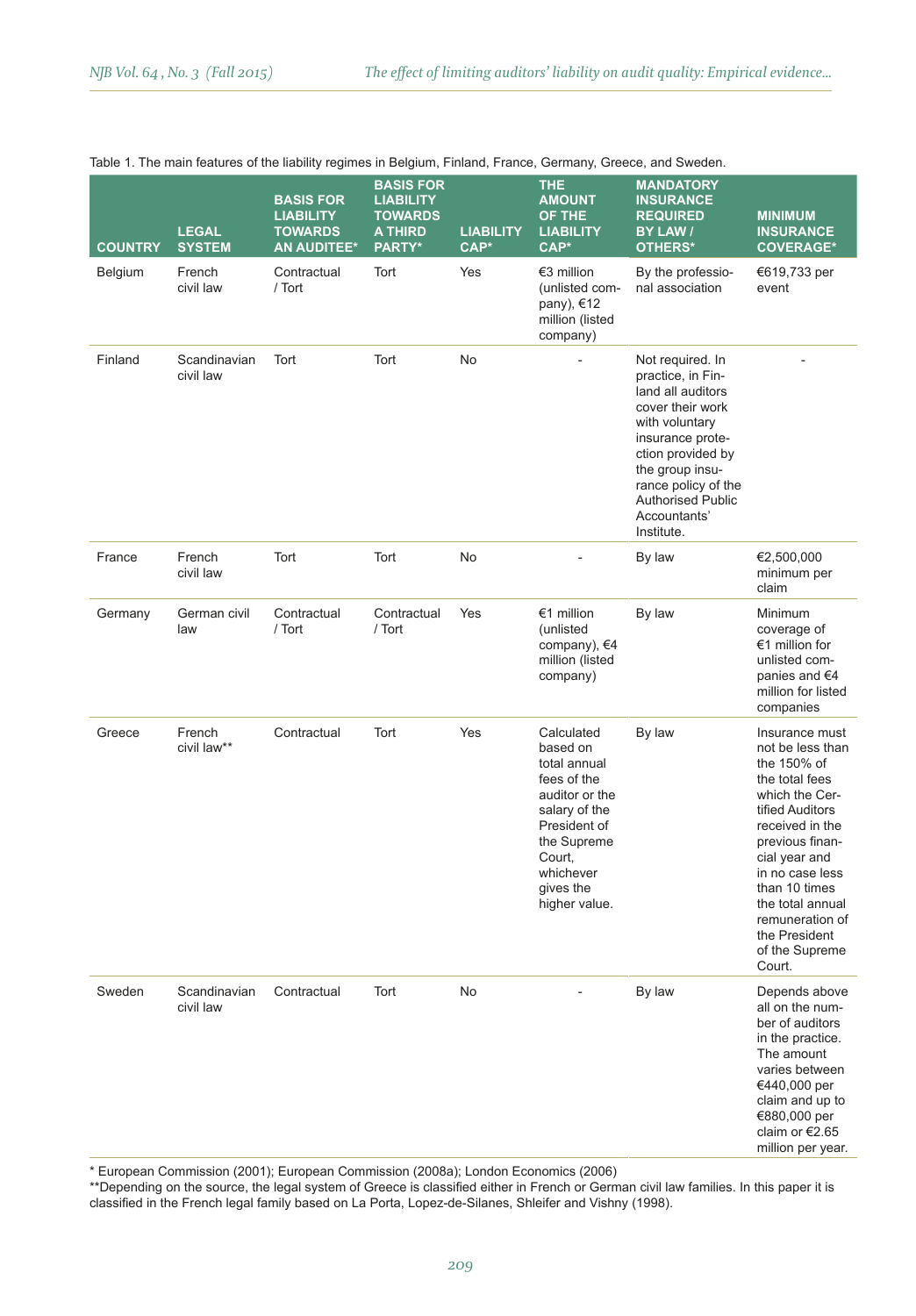is that audits of larger clients are affected more by liability caps, because of higher liability risks associated with them.

Figure 1 portrays the causal chain of how liability regime affects financial reporting quality through liability risk. For an auditor, liability risk constitutes a part of every audit engagement. Changes in the existence and the extent of liability, i.e. the liability regime, affect this risk, and cause the auditor to respond accordingly. For the liability risk to realise there has to be (1) an audit failure and (2) damage inflicted on the audit client or a third party. From a purely financial standpoint, liability risk can be seen as the expected value of damages to be paid. In the audit fee model by Simunic (1980) the expected damages are a function of audit effort5 . The assumption is that the auditor responds to increased expected liability costs by increasing audit effort, thus lowering the probability of audit failure and litigation and the expected value of damages to be paid, and vice versa. The results from experiments by Gramling et al. (1998), and Koch and Schunk (2008) support this. The empirical analysis in this paper focuses on the elements of the causal chain highlighted in Figure 1. It is hypothesised that the extent of auditor liability, i.e. the existence of a liability cap, affects the expected damages to be paid and auditors' decision making concerning audit effort, eventually impacting information quality of audited financial reports. The presumption is that audits of larger clients are affected more by liability caps, because larger clients have been associated with higher liability risk. This applies to expected damage payments as well as potential loss of reputation<sup>6</sup>. The fixed monetary caps affect the liability risks associated with each audit client only when the potential damage payments following from an audit failure are larger than the monetary cap. The larger the client in size, the higher the liability risk, and the more the expected liability costs are relatively affected by a liability cap.

The proxy measure for financial reporting quality used in this paper is the magnitude of earnings management, i.e. the absolute value of discretionary accruals. High quality financial reports present a true and fair view of an entity's finances, and discretionary accruals are seen to weaken this true and fair view. The discussion above leads to the following empirically testable hypothesis:

## *H1 : The existence of an auditors' liability cap is positively associated with reported discretionary accruals in audited financial statements when audit clients are large in size.*

The main finding of this paper is that the existence of a liability cap affects financial reporting quality

| Liability regime<br>the legal foundation of<br>-<br>auditors' liability, i.e. is<br>the liability based on<br>tort or contract<br>the basis for auditors'<br>$\overline{\phantom{0}}$<br>liability, i.e. the<br>conditions leading to<br>liability<br>the extent of<br>$\overline{\phantom{m}}$<br>auditors' liability, i.e.<br>is the liability limited<br>or unlimited | <b>Liability risk</b><br>$-$ the probability of<br>audit failure<br>- the risk of litigation<br>$-$ the risk that the<br>auditor is found liable<br>the expected value<br>$\qquad \qquad -$<br>of damages to be<br>paid<br>the availability of<br>$-$<br>insurance | Auditor's decision<br>making<br>- client acceptance<br>$-$ audit fees<br>audit effort<br>-<br>audit opinion<br>-<br>-10 | <b>Financial reporting</b><br>quality<br>- quality of<br>information in<br>audited financial<br>statements, i.e.<br>the magnitude<br>of discretionary<br>accruals |
|--------------------------------------------------------------------------------------------------------------------------------------------------------------------------------------------------------------------------------------------------------------------------------------------------------------------------------------------------------------------------|--------------------------------------------------------------------------------------------------------------------------------------------------------------------------------------------------------------------------------------------------------------------|-------------------------------------------------------------------------------------------------------------------------|-------------------------------------------------------------------------------------------------------------------------------------------------------------------|
|--------------------------------------------------------------------------------------------------------------------------------------------------------------------------------------------------------------------------------------------------------------------------------------------------------------------------------------------------------------------------|--------------------------------------------------------------------------------------------------------------------------------------------------------------------------------------------------------------------------------------------------------------------|-------------------------------------------------------------------------------------------------------------------------|-------------------------------------------------------------------------------------------------------------------------------------------------------------------|

Figure 1. The causal chain from liability regime to financial reporting quality.

6 Questionable audits of large high-profile clients are more likely to get publicity than those of smaller clients, leading to higher likelihood of reputation loss for the auditor. See Bonner et al. 1998, Lys and Watts 1994, St. Pierre and Ander- son 1984, and Stice 1991.

<sup>5</sup> In the audit fee model by Simunic (1980), the expected damages are a function of resources used by the auditor and the client:  $E(\overline{d}) = f(a,q)$ .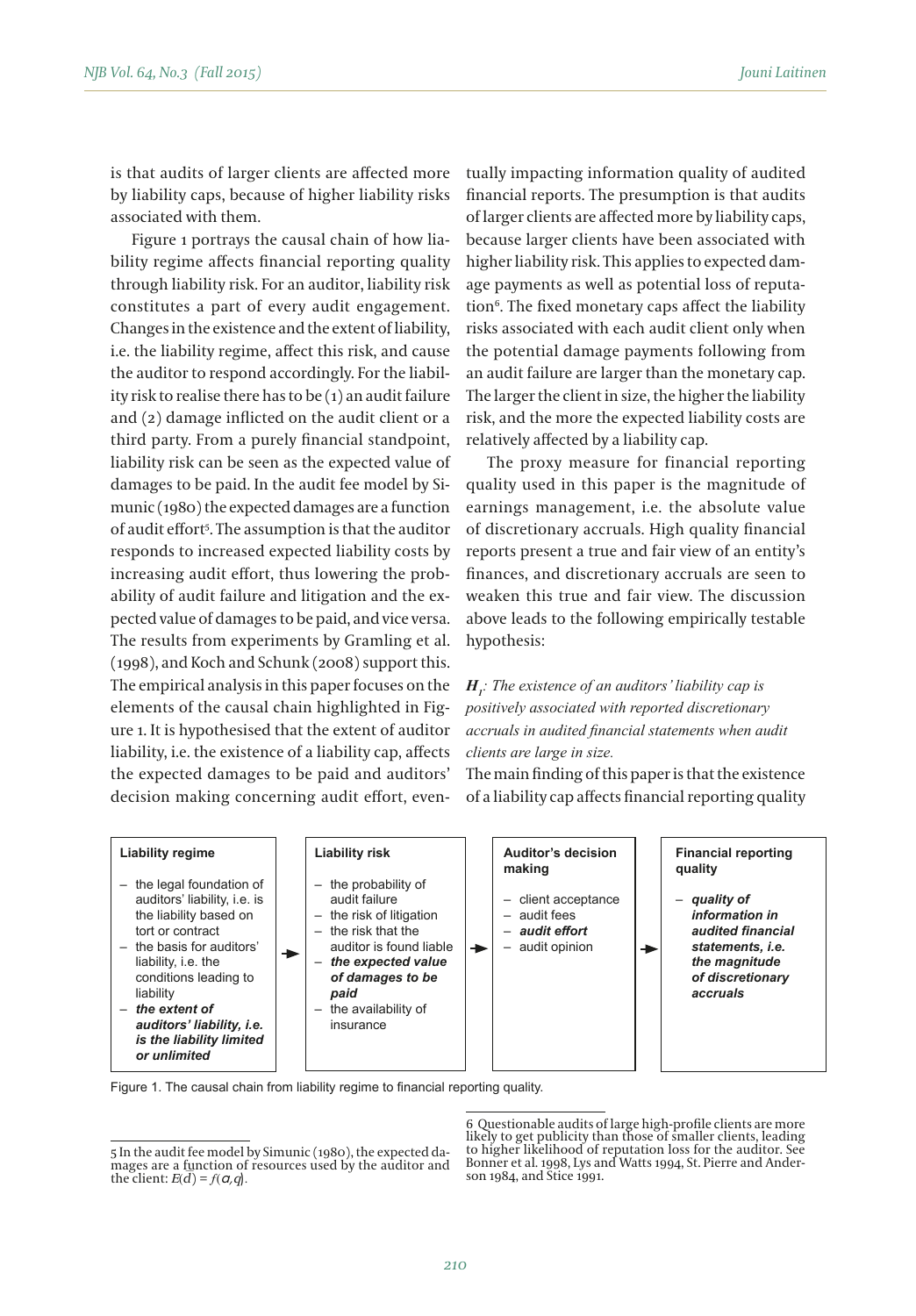as measured by the magnitude of earnings management given certain conditions. The effect is conditional on audit client size, as hypothesised. The existence of a liability cap is positively (negatively) associated with the magnitude of discretionary accruals (financial reporting quality) in the case of large companies audited by non-Big 4 auditors. As to auditor type, the results support earlier literature on Big 4 auditors producing higher audit quality7 .

The outline of the paper is as follows. Chapter 2 gives an overview of related earlier research, Chapter 3 presents the research design, and Chapter 4 the sample and descriptive statistics. The empirical results are presented in Chapter 5 and the discussion and conclusions in Chapter 6.

## **2. Related literature**

## *2.1. Legal environment and financial reporting quality*

Different approaches have been used in earlier research when examining the effects of legal environment on earnings management and accruals quality. The results of Leuz et al. (2003) indicate that stronger investor protection leads to less earnings management. Maijoor and Vanstraelen (2006) studied earnings management in France, Germany, and the United Kingdom, and found that the amount of earnings manipulation is not uniform across countries, and that a stricter audit environment reduces it, as companies in countries with flexible audit quality regimes report significantly higher absolute values of discretionary accruals compared to companies in countries with strict audit quality regimes. Their results indicate that national differences in earnings management are dominant and are not removed by the presence of a Big 4 audit firm. These results are consistent with the later findings of Francis and Wang (2008) on legal environment and Big 4 auditor conservatism. Lee and Mande (2003), on the other hand, reported results that limiting litigation exposure in the US in 1995 led to rise in earnings management for clients of Big 6 auditors but not for non-Big 6 clients. The London Economics (2006) study found no evidence of liability caps affecting accounting accruals.

Since regulation depends partly on a country's legal tradition<sup>8</sup>, it can be argued that it affects financial reporting quality. Accounting standards in civil law countries give greater discretion to managers in reporting earnings than in common law countries (Ball et al. 2000). Respectively, Big 4 auditors have been found to be more conservative, i.e. more restrictive concerning accruals reporting, in common law countries with stricter investor protection than in civil law countries (Francis and Wang 2008). To keep the institutional framework as homogenous as possible, all six countries in this study are civil law countries.

## 2.2. Liability risk, audit effort, and financial reporting quality

Liability risk affects the decisions auditors make regarding audit effort. The outcome of a higher risk related to a client or an audit engagement should be auditors increasing audit effort to lower the probability of audit failure and thus liability risk, leading to higher financial reporting quality. Choi et al. (2008) state that litigation risk is an important motivating factor when auditors are deciding on audit effort. According to Gietzmann et al. (1997: 24) auditors' incentives to commit to independence and high degree of care, i.e. produce high quality audits, could weaken if liability is less strict. Hence, the risk of litigation should lead to higher audit quality and higher financial reporting quality in audited financial statements. Caramanis and Lennox (2008) examined the effect of audit effort on accruals in Greece, and found that lower level of effort leads to higher level of abnormal accruals and companies reporting aggressively high earnings. Basu (1997) found that

<sup>7</sup> See e.g. DeAngelo 1981, Krishnan 2003, Lennox 1999, and Palmrose 1988.

<sup>8</sup> Countries can be classified by the legal tradition it repre-sents. European countries are usually divided in four cate-gories: French civil law, German civil law, Scandinavian civil law, and common law countries.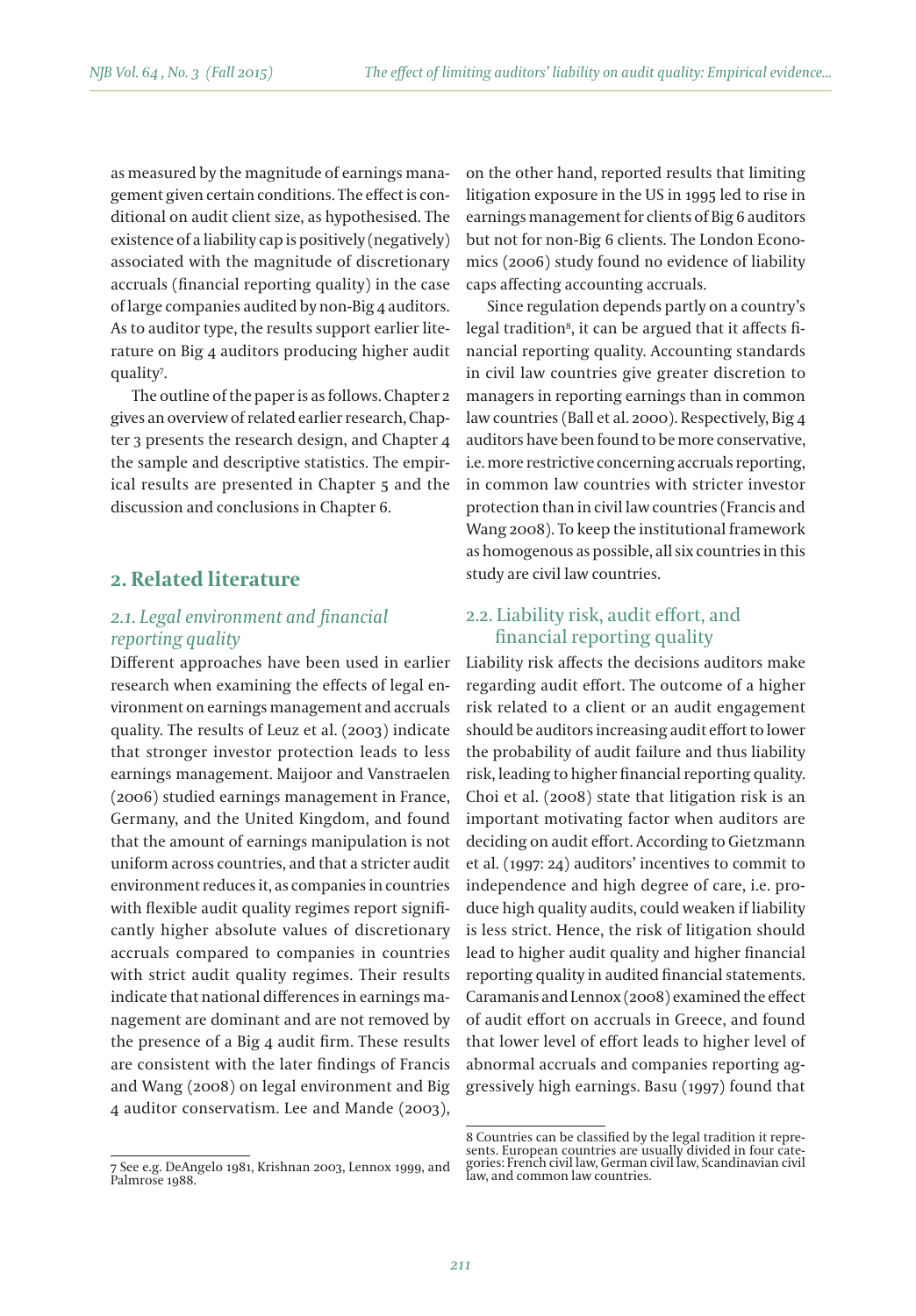auditor conservatism historically increases during periods of stricter auditors' liability exposure. Laux and Newman (2010) also claim that audit quality does increase with the auditor's expected litigation losses from audit failures. Heninger (2001) provides evidence of the relation between earnings management, namely income-increasing abnormal accruals, and auditor litigation. This is due to external stakeholders holding auditors responsible for letting their clients to release false financial information.

Koch and Schunk (2008) studied experimentally how the extent of liability affects auditors' decision making. Examining decisions under environments of limited and unlimited liability, they found that unlimited liability can lead to an inefficiently high level of auditors' effort, and even to auditors stopping their activity entirely, if liability risk is high enough. Gramling et al. (1998) also found in their experiment that limiting liability affects auditors' decisions concerning audit effort.

## 2.3. Earnings management, audit quality, and financial reporting quality

Earnings quality is an often used proxy measure for audit quality. Since earnings management reduces accuracy and thus quality of financial reporting, it can be argued that better audit quality should reduce the amount of earnings management. According to Becker et al. (1998) high quality auditing acts as a deterrent to earnings management because management's reputation is likely to be damaged and firm value reduced if misreporting is detected and revealed. Earnings management is in practice conducted by manipulating accounting accruals. As Heninger (2001: 124) notes, managers have limited ability to manipulate accruals attributable to normal business operations, and any such earnings manipulation should show as abnormal accruals. In this paper earnings management is measured by the magnitude of discretionary accruals, more precisely abnormal working capital accruals. This follows earlier studies by Defond and Park (2001), and Maijoor and Vanstraelen (2006).

Auditor size has been associated with higher

audit quality since DeAngelo (1981), and there is evidence of higher financial reporting quality of clients of Big N auditors (Becker et al. 1998, Francis et al. 1999, Francis and Wang 2008, Francis 2011, Krishnan 2003). Francis and Wang (2008) found that earnings quality depends on investor protection environment (e.g. stricter liability legislation) when the firm is audited by a Big 4 auditor. The earnings quality of non-Big 4 clients was consistent despite the legal environment. Maijoor and Vanstraelen (2006) found that this effect only exists in stricter legal environments present in common law countries and not in code law countries. Becker et al. (1998) found that clients of non-Big 6 auditors reported higher levels of absolute and income-increasing accruals than clients of Big 6 auditors. Francis, Maydew and Sparks (1999) also found that Big 6 auditors' clients have lower discretionary accruals, even while having higher total accruals, further strengthening the presumption that Big N auditors effectively moderate earnings management. Furthermore, Krishnan (2003) found that discretionary accruals of Big 6 clients are more closely associated with future profitability when compared to non-Big 6 clients.

Industry specialist auditors are perceived to produce higher audit quality in their industry of expertise, and clients of industry specialist auditors have been found to report lower discretionary accruals compared to clients of auditor who are not industry specialists (Balsam et al. 2003; Kwon et al. 2007). This further indicates the correlation between audit quality and financial reporting quality.

## **3. Research design**

Following Defond and Park (2001) and Maijoor and Vanstraelen (2006) discretionary accruals are measured as abnormal working capital accruals. They are calculated as:

(1)  $DA_t = WC_t - [(WC_{t-1} / S_{t-1}) * S_t],$ where:

 $DA =$  discretionary accruals, i.e. abnormal working capital accruals in year t;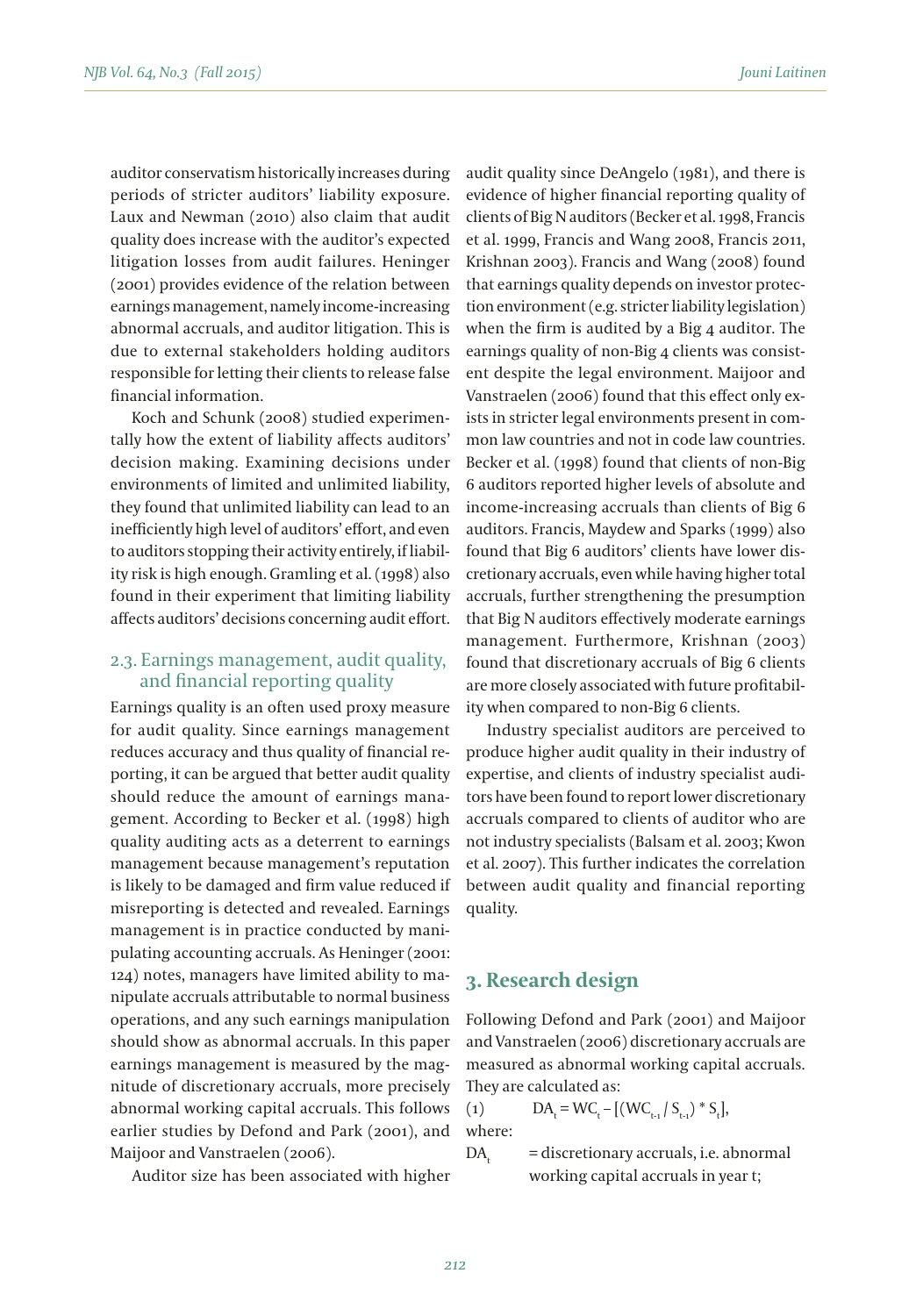- $WC<sub>i</sub>$  = non-cash working capital in year t calculated as (current assets - cash and cash equivalents) - (current liabilities short-term debt);
- $WC_{11}$  = non-cash working capital in year t-1;

 $S_t$  = sales in year t;

 $S_{t-1}$  = sales in year t-1.

The abnormal working capital accruals are then scaled by the sales of that year to acquire the variable AWCA and its absolute value ABSAWCA used in the univariate and multivariate analyses.

The empirical analysis in this paper will focus on the absolute value of discretionary accruals. Direction of the incentives to manage earnings may vary across countries, as suggested by Maijoor and Vanstraelen (2006), and with company size, as larger companies may prefer income-decreasing earnings management due to political costs (Watts and Zimmermann 1990; Young 1999).

The paper's primary analysis uses OLS regression model (2). The model's dependent variable is the natural logarithm of the absolute value of abnormal working capital accruals LNABSAWCA. As absolute values of discretionary accruals have a heavily skewed distribution by nature, a log transformation is used to deal with this skewness. The independent variables of interest are the dummy variables LCAP, SME, and BIG4. In addition, consistent with previous literature and due to differences between the samples with and without a liability cap (see Table 3), control variables are included in the model. The regression model used is of the following form:

- (2) LNABSAWCA =  $\beta_0 + \beta_1 LCAP + \beta_2 SME +$  $\beta_3$ BIG4 +  $\beta_4$ LCAP\*SME +  $\beta_5$ LCAP\*BIG4 +  $β<sub>6</sub> SME*BIG4$  +  $β<sub>7</sub> LCAP*SME*BIG4$ +  $\beta_s$ FRENCH +  $\beta_s$ GERMAN +  $\beta_{10}$ LOSS +  $\beta_{11}$ LNASSETS +  $\beta_{12}$ LEV +  $\beta_{13}$ OPCF +  $\beta_{14}$ SALESG +  $\beta_i$ IND<sub>j</sub> + ε, where:
- LNABSAWCA = natural logarithm of the absolute value of abnormal working capital accruals scaled by sales,  $LCAP$  = dummy variable for the existence of a liability cap  $(1 =$ liability cap, o = no liability cap);

SME = small or medium size enterprise, company size dummy  $(1 =$ company is a SME as defined by European Commission recommendation 2003/361/EC (250 or fewer employees and turnover not exceeding 50 million € or total assets not exceeding 43 million €, 0 = larger company);

 $BIG4$  = dummy variable for Big 4/ non-Big 4 auditor ( $1 = \text{company}$ is audited by a Big  $4$  auditor, o = company is not audited by a Big 4 auditor);

- $LCAP*SME = interaction variable for the com-  
12.$ bined effect of LCAP and SME;
- $LCAP*BIG_4$  = interaction variable for the combined effect of LCAP and BIG4;  $SME*BIG4$  = interaction variable for the combined effect of SME and BIG4;
- $LCAP*SME*BIG4 = interaction variable for the$ combined effect of LCAP, SME and BIG4;
- FRENCH = dummy variable for legal tradition  $(1 = \text{country} \text{ is of French legal})$ origin, 0 = country is not of French legal origin)

GERMAN = dummy variable for legal tradition  $(1 = \text{country} \text{ is of German})$ legal origin,  $o =$  country is not of German legal origin)

LOSS = dummy variable with a value of one if company has negative earnings, zero otherwise;

LNASSETS = control variable for company size, natural logarithm of total assets;

LEV = control variable for leverage, the ratio of total liabilities and total assets;

OPCF = control variable for company performance, operational cash flow scaled by total assets;

SALESG = sales growth from previous year  $((\text{sales in year t - sales in year t-1}))$ sales in year t-1);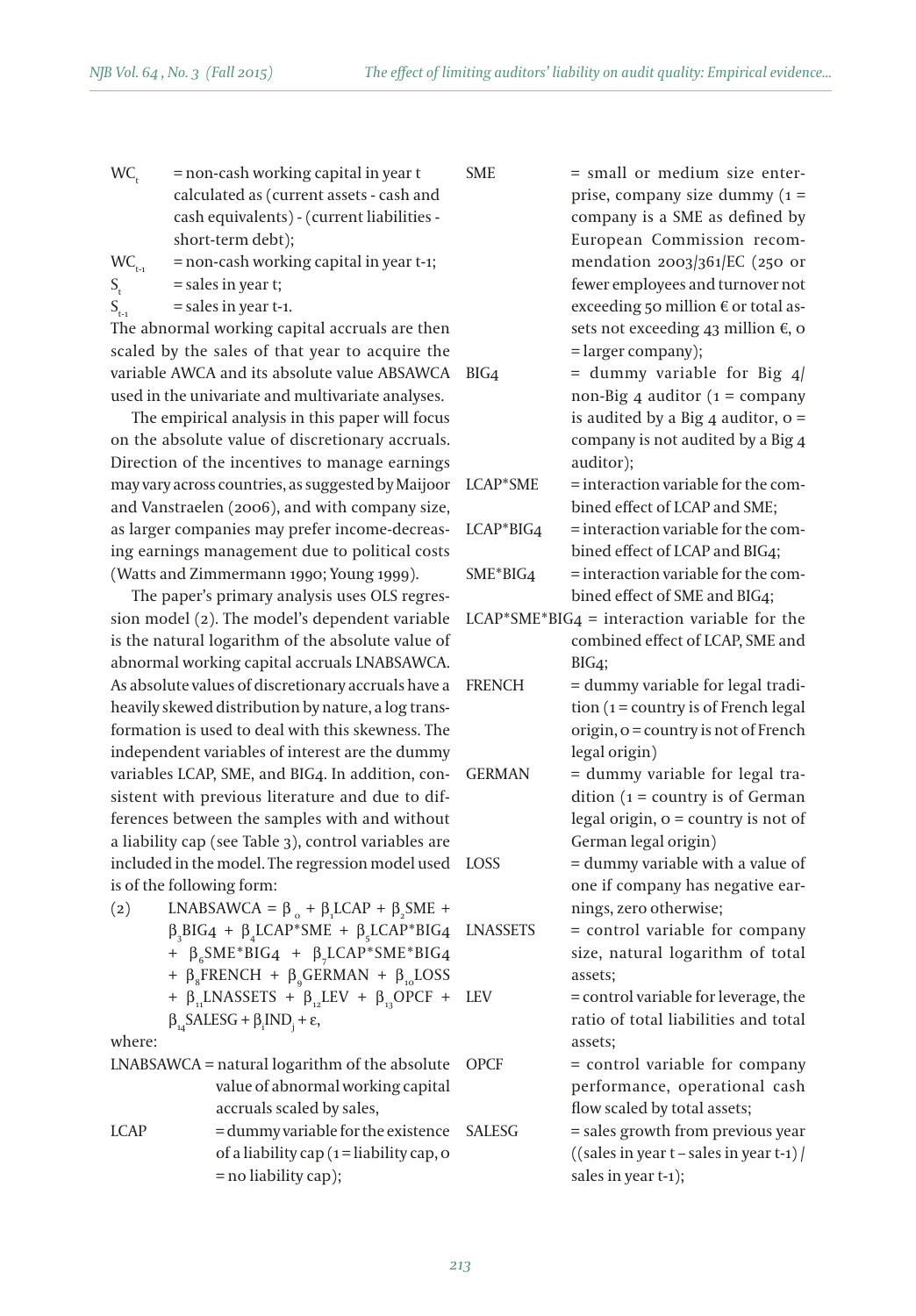$IND<sub>i</sub> = dummy variables for industries$ (SIC10-17: Mining & Construction; SIC20-39: Manufacturing; SIC50- 59: Wholesale trade; SIC70-89: Services). The industry of reference is SIC01-09: Agriculture, forestry and fishing.

The first test variable LCAP tells whether the company is from a country where a liability caps is in place, and the second one SME whether the company is a small or medium size company9 . BIG4 states whether the company is audited or not by a Big 4 auditor, as results of earlier studies indicate a connection between auditor size and discretionarv accruals<sup>10</sup>. The model also includes four interaction variables measuring the combined effects of the first three dummy variables.

Consistent with previous studies on earnings management, control variables are included in the model to control for earnings management incentives and differences between the liability cap and no liability cap samples (see Table 3). FRENCH and GERMAN are dummy variables controlling for legal environment. The magnitude of earnings management has been found to differ between countries with different legal origins<sup>11</sup>. In this paper, Belgium, France, and Greece belong to the French legal family, Germany is of German legal tradition, and Finland and Sweden compose the Scandinavian family group. This classification is based on La Porta et al. (1998). LOSS is included in the model to control for client profitability, which is different between the samples<sup>12</sup>. LNASSETS for company size is included, as larger companies are argued to prefer income-decreasing earnings management due to political costs<sup>13</sup>. The variable LEV for leverage is included in the model, as highly leveraged companies have incentives for income-increasing earning management because of debt covenants<sup>14</sup>. High leverage is also associated with financial distress, with distress leading to contractual renegotiations which provide incentives for income-decreasing earnings management<sup>15</sup>. OPCF controls for company performance, as the liability cap and no liability cap samples differ with respect to operational cash flows. It is calculated following Leuz et al. (2003) and Maijoor and Vanstraelen (2006) by subtracting total accruals from net income after tax, and scaling result by total assets. Higher values of operational cash flow are expected to result in lower values of absolute discretionary accruals. As sales growth also is significantly different between the samples, and accruals are directly linked to sales growth<sup>16</sup>, SALESG is included. Finally, industry dummy variables control for industry effects on earnings management. Discretionary accruals are likely to vary by industry, as noted by Becker et al. (1998: 9).

| <b>COUNTRY</b>           | N     | $\frac{9}{6}$ | <b>SME</b> | $\frac{9}{6}$ | <b>NON-</b><br><b>SME</b> | $\frac{9}{6}$ | BIG <sub>4</sub> | %    | NON-<br><b>BIG-4</b> | %    |
|--------------------------|-------|---------------|------------|---------------|---------------------------|---------------|------------------|------|----------------------|------|
| Belgium                  | 67    | 5.1           | 59         | 4.5           | 8                         | 0.6           | 39               | 3.0  | 28                   | 2.1  |
| Germany                  | 395   | 30.2          | 283        | 21.7          | 112                       | 8.6           | 216              | 16.5 | 179                  | 13.7 |
| Greece                   | 183   | 14.0          | 130        | 10.0          | 53                        | 4.1           | 35               | 2.7  | 148                  | 11.3 |
| Total / Liability cap    | 645   | 49.4          | 472        | 36.1          | 173                       | 13.2          | 290              | 22.2 | 355                  | 27.2 |
| Finland                  | 87    | 6.7           | 78         | 6.0           | 9                         | 0.7           | 82               | 6.3  | 5                    | 0.4  |
| France                   | 399   | 30.6          | 296        | 22.7          | 103                       | 7.9           | 263              | 20.1 | 136                  | 10.4 |
| Sweden                   | 175   | 13.4          | 125        | 9.6           | 50                        | 3.8           | 159              | 12.2 | 16                   | 1.2  |
| Total / No liability cap | 661   | 50.6          | 499        | 38.2          | 162                       | 12.4          | 504              | 38.6 | 157                  | 12.0 |
| Total                    | 1.306 | 100.0         | 971        | 74.3          | 335                       | 25.7          | 794              | 60.8 | 512                  | 39.2 |

Table 2. Sample size by country.

9 As defined by European Commission recommendation 2003/361/EC: 250 or fewer employees and turnover not exceeding 50 million  $\epsilon$  or total assets not exceeding 43 million  $\epsilon$ . 10 See Becker et al. 1998, Francis et al. 1999, Francis and Wang 2008, and Krishnan 2003.

12 The liability cap sample has negative mean earnings, see Table 3.

15 See e.g. Becker et al. 1998.

16 See e.g. Richardson et al. 2006.

<sup>13</sup> See Watts and Zimmermann 1990, Young 1999.

<sup>14</sup> See e.g. Beatty and Weber 2003, Dichev and Skinner 2002.

<sup>11</sup> See e.g. Francis and Wang 2008, Maijoor and Vanstraelen 2006.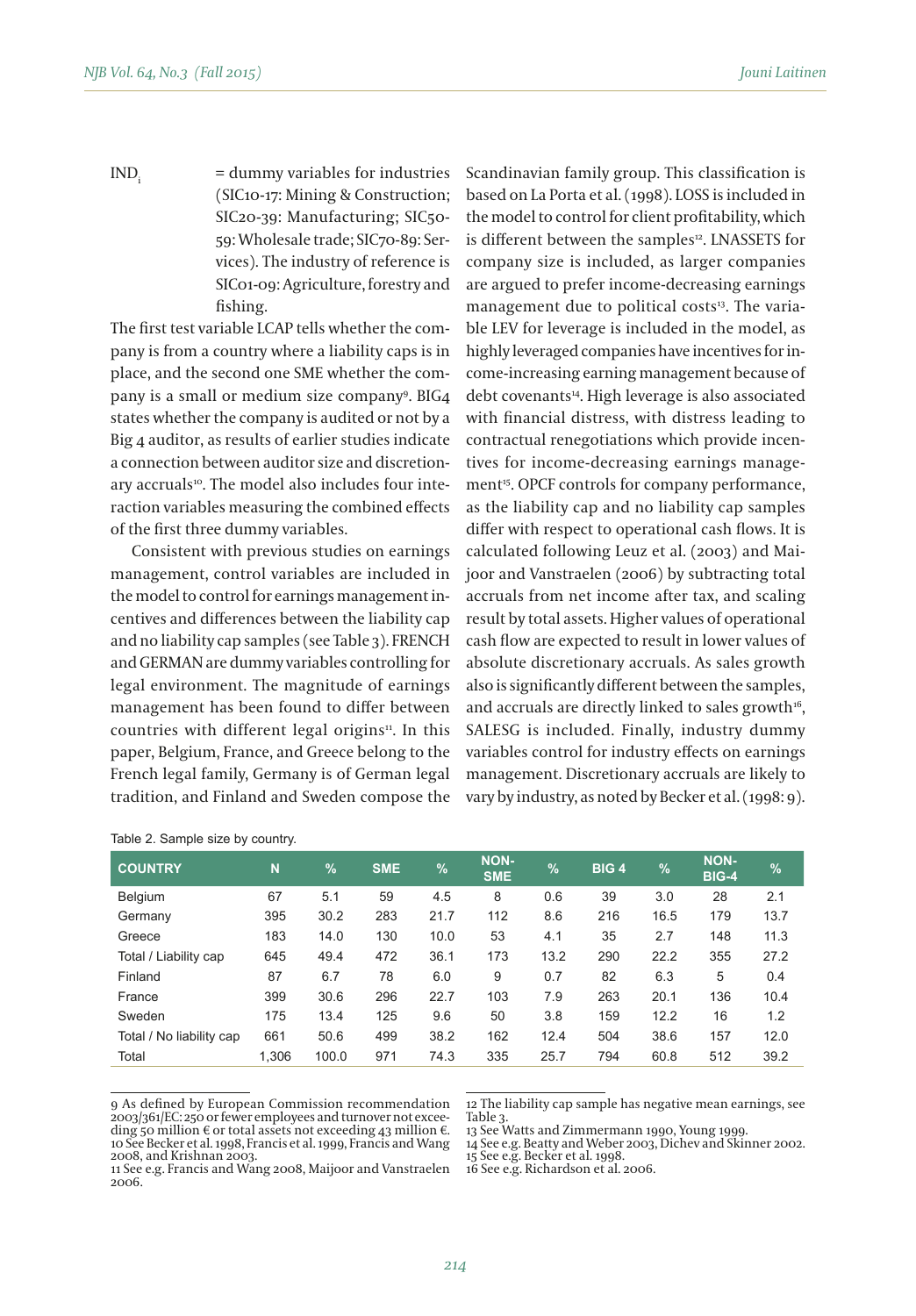|           | Table 3. Descriptive statistics of the sample. |                                                                                                                                       |                                                          |                                                           |                                                                     |                                                                    |                                                               |                                                         |                                                                                                        |
|-----------|------------------------------------------------|---------------------------------------------------------------------------------------------------------------------------------------|----------------------------------------------------------|-----------------------------------------------------------|---------------------------------------------------------------------|--------------------------------------------------------------------|---------------------------------------------------------------|---------------------------------------------------------|--------------------------------------------------------------------------------------------------------|
|           |                                                |                                                                                                                                       | LOGARITHM<br><b>OF TOTAL</b><br>NATURAL<br><b>ASSETS</b> | AFTER TAX<br>EARNINGS<br><b>TOTAL</b><br><b>ASSETS</b>    | <b>OPERATING</b><br><b>ASSETS</b><br>FLOW /<br><b>TOTAL</b><br>CASH | <b>LIABILITIES</b><br><b>ASSETS</b><br><b>TOTAL</b><br><b>NTQ1</b> | GROWTH FROM<br><b>PREVIOUS</b><br><b>SALES</b><br><b>YEAR</b> | TOTAL ASSETS<br><b>ACCRUALS</b><br>LAGGED<br><b>IAI</b> | <b>TOTAL ASSETS</b><br><b>ACCRUALS</b><br><b>ABSOLUTE</b><br>VALUE OF<br><b>LAGGED</b><br><b>TOTAL</b> |
|           | Section A Pooled sample Mean                   |                                                                                                                                       | 11.929                                                   | $-0.007$                                                  | 0.085                                                               | 0.591                                                              | 0.117                                                         | $-0.043$                                                | 0.087                                                                                                  |
|           | $(N = 1,306)$                                  | Median                                                                                                                                | 11.683                                                   | 0.029                                                     | 0.094                                                               | 0.587                                                              | 0.046                                                         | $-0.037$                                                | 0.053                                                                                                  |
|           |                                                | Std. Deviation                                                                                                                        | 2.064                                                    | 0.220                                                     | 0.191                                                               | 0.327                                                              | 0.500                                                         | 0.163                                                   | 0.145                                                                                                  |
| Section B | Observa-                                       | Mean                                                                                                                                  | 11.857                                                   | $-0.023$                                                  | 0.074                                                               | 0.592                                                              | 0.157                                                         | $-0.042$                                                | 0.099                                                                                                  |
|           | tions with a                                   | Median                                                                                                                                | 11.695                                                   | 0.024                                                     | 0.085                                                               | 0.594                                                              | 0.058                                                         | $-0.038$                                                | 0.058                                                                                                  |
|           | liability cap<br>$(N = 645)$                   | Std. Deviation                                                                                                                        | 1.907                                                    | 0.254                                                     | 0.185                                                               | 0.326                                                              | 0.560                                                         | 0.201                                                   | 0.180                                                                                                  |
|           | Section C Observations                         | Mean                                                                                                                                  | 11.999                                                   | 0.007                                                     | 0.095                                                               | 0.589                                                              | 0.077                                                         | $-0.045$                                                | 0.076                                                                                                  |
|           | without a liabi-                               | Median                                                                                                                                | 11.659                                                   | 0.035                                                     | 0.103                                                               | 0.586                                                              | 0.028                                                         | $-0.037$                                                | 0.050                                                                                                  |
|           | $(N = 661)$<br>lity cap                        | Std. Deviation                                                                                                                        | 2.205                                                    | 0.180                                                     | 0.197                                                               | 0.329                                                              | 0.430                                                         | 0.115                                                   | 0.097                                                                                                  |
|           | Section D Tests of null*                       | t-statistic (p-value)                                                                                                                 | 1.242(0.214)                                             | 2.481 (0.013)                                             | 1.967 (0.049)                                                       | $-0.141(0.888)$                                                    | $-2.879(0.004)$                                               | $-0.374(0.708)$                                         | $-2.912(0.004)$                                                                                        |
|           | $(B = C)$                                      | Z-statistic (p-value)                                                                                                                 |                                                          | $-0.733(0.464) -3.704(0.000) -3.230(0.001) -0.518(0.605)$ |                                                                     |                                                                    | 4.311 (0.000)                                                 | $-0.532(0.595)$                                         | $-1.777(0.076)$                                                                                        |
|           |                                                | * T-statistics are from t-tests of the differences in the means and Z-statistics from Mann Whitney U-tests. The tests are two-tailed. |                                                          |                                                           |                                                                     |                                                                    |                                                               |                                                         |                                                                                                        |

Table 3. Descriptive statistics of the sample.

## **4. Sample and descriptive statistics**

The data are collected from three sources. The financial statement data have been obtained from the Orbis database, and auditor data partly from Thomson One database and partly manually from companies' annual reports. The six countries in this study are Belgium, Finland, France, Germany, Greece, and Sweden. Three of these, namely Belgium, Germany, and Greece, had limited statutory auditors' liability by the means of a liability cap before 2008. The data include all listed companies in the aforementioned countries with available financial data from 2008, and data from 2007 needed for analysis and calculating abnormal working capital accruals. Consistent with earlier research<sup>17</sup>, financial institutions (US SIC industry codes 6000–6999) and utility companies (US SIC 4000–4999) were excluded due to different accounting requirements, high degree of complexity, and different accrual generating process.

The initial search of all listed and previously listed companies from Orbis returned 2,448 observations. Companies that were not listed in 2008, were missing auditor or industry information, or were missing financial data needed for calculating discretionary accruals were removed, leaving 1,681 observations. Further companies were removed because of missing financial data needed in the regression models, leaving 1,343, and finally, observations with extreme values (ABSAWCA > 1) of discretionary accruals scaled by sales were removed, leading to final sample size of 1,306 companies. The number of observations by country is presented in Table 2. There are 645 observations from countries with a liability cap and 661 from countries without a liability cap. The frequencies of small and large companies as well as companies audited by Big 4 and non-Big 4 auditors are also presented in the table.

Table 3 contains selected descriptive statistics of the sample. The pooled sample is presented in section A, and the samples from countries with and without a liability cap in sections B and C, respectively. The results of parametric and non-

 <sup>17</sup> Becker et al. 1998; Maijoor and Vanstraelen 2006.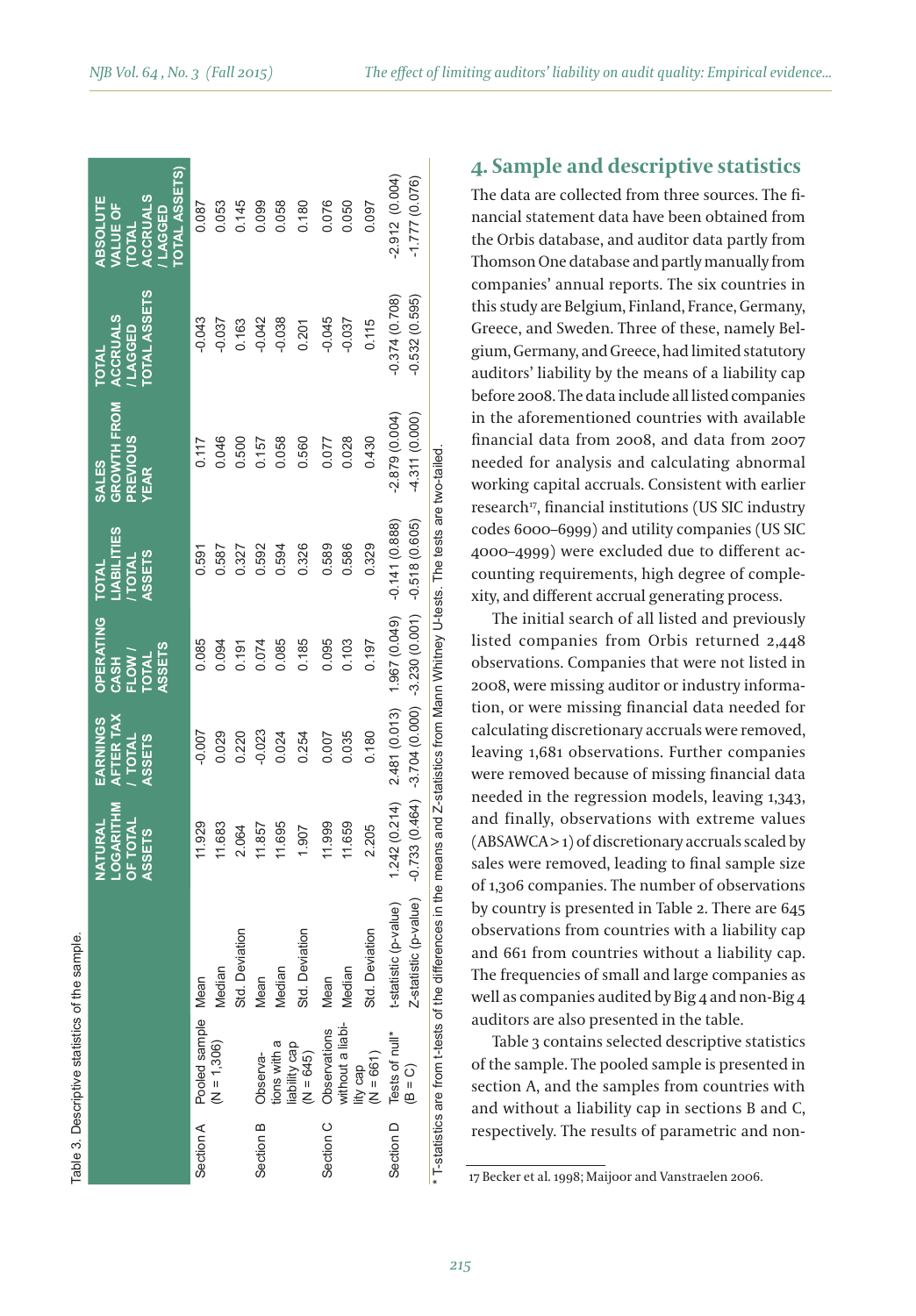| LCAP                                  | .026<br>SME | 339 | $-320**$<br><b>BIG4</b> | .000 | $-216**$<br>FRENCH | 000 | $.667**$<br>GERMAN | .000 | $-495**$<br>SCAND | 000 | $.072***$<br>LOSS | 000 | $-0.34$<br><b>LNASSETS</b> | 215 | .004<br>ΠEΛ | .888 | $-0.54*$<br>OPCF | .050 | $.080**$<br><b>SALESG</b> | 004  | 024<br>SIC01-09 | 379 | $-0.005$<br>SIC10-17 | 867        | 048<br>SIC20-39 | .084 | .023<br>SIC50-59 | 398  | $-0.074**$<br>SIC70-89 | 007  | CAP<br>CAP — Diumny variable (company from country with a liability cap = 1, else = 0)<br>10.4 = Diumny variable (company from country belonging to the French legal family = 1, else = 0)<br>RENCIA<br>= Diumny variable (company fro<br>**Significant at the .01 level (2-tailed), *Significant at the .01 level (2-tailed), *Significant a<br>LCAP = = Dummy variable (company from c<br>SME = = Dummy variable (SME = 1, else =<br>FRENCH = Dummy variable (company from c<br>OPCF<br>SALESG<br>SALESG<br>SICX+X |
|---------------------------------------|-------------|-----|-------------------------|------|--------------------|-----|--------------------|------|-------------------|-----|-------------------|-----|----------------------------|-----|-------------|------|------------------|------|---------------------------|------|-----------------|-----|----------------------|------------|-----------------|------|------------------|------|------------------------|------|----------------------------------------------------------------------------------------------------------------------------------------------------------------------------------------------------------------------------------------------------------------------------------------------------------------------------------------------------------------------------------------------------------------------------------------------------------------------------------------------------------------------|
| <b>SME</b>                            |             |     | $-250**$                | 000  | $-0.009$           | 754 | 041                | 141  | $-036$            | 194 | $.193**$          | 000 | $-0.580**$                 | 000 | $-130**$    | 000  | $-199**$         | .000 | $-00$                     | 792  | $-0.006$        | 831 | $-0.062*$            | 025        | $-0.072**$      | 010  | 043              | 119  | $080**$                | .004 |                                                                                                                                                                                                                                                                                                                                                                                                                                                                                                                      |
| <b>BIG4</b>                           |             |     |                         |      | $-181**$           | 000 | $-0.082$ *         | .003 | $.320**$          | 000 | $-070*$           | 012 | $.344**$                   | 000 | $-023$      | 415  | $.076**$         | .006 | $-0.07$                   | 540  | $-014$          | 606 | 041                  | .135       | .028            | 318  | $-0.57*$         | 039  | $-0.005$               | .844 |                                                                                                                                                                                                                                                                                                                                                                                                                                                                                                                      |
|                                       |             |     |                         |      |                    |     | $-.654**$          | 000  | $-498**$          | 000 | 011               | 700 | 053                        | 054 | 089**       | 001  | 007              | 802  | $-014$                    | 626  | $070*$          | 011 | 016                  | 564        | $-0.39$         | .155 | 045              | .106 | $-012$                 | .665 | = Mining & Construction, 20-39 = Manufacturing, 50-59 = Wholesale trade, 70-89 = Services)<br>t at the .05 level (2-tailed)                                                                                                                                                                                                                                                                                                                                                                                          |
|                                       |             |     |                         |      |                    |     |                    |      | $-330**$          | 000 | 031               | 263 | $-029$                     | 291 | 030         | 271  | $-060*$          | 031  | .053                      | .054 | $-0.32$         | 241 | $-0.049$             | <b>LLO</b> | 710             | 544  | $-016$           | 555  | .024                   | 392  |                                                                                                                                                                                                                                                                                                                                                                                                                                                                                                                      |
|                                       |             |     |                         |      |                    |     |                    |      |                   |     | 049               | 077 | .033                       | 232 | $.076**$    | 006  | 060*             | 031  | $-044$                    | 110  | 050             | 070 | 036                  | 191        | 030             | 281  | $-0.37$          | 180  | .012                   | 659  |                                                                                                                                                                                                                                                                                                                                                                                                                                                                                                                      |
|                                       |             |     |                         |      |                    |     |                    |      |                   |     |                   |     | $-225**$                   | 000 | $153**$     | 000  | $.292**$         | 000  | $-095**$                  | 001  | .031            | 270 | $-004$               | 873        | $.076**$        | 006  | $-0.34$          | 214  | $-0.51$                | .066 |                                                                                                                                                                                                                                                                                                                                                                                                                                                                                                                      |
| FRENCH GERMAN SCAND LOSS LNASSETS LEV |             |     |                         |      |                    |     |                    |      |                   |     |                   |     |                            |     | $.108**$    | 000  | $.164***$        | 000  | $-026$                    | 340  | 021             | 439 | $122**$              | 000        | $.124**$        | 000  | $-018$           | 508  | $-188**$               | 000  |                                                                                                                                                                                                                                                                                                                                                                                                                                                                                                                      |
|                                       |             |     |                         |      |                    |     |                    |      |                   |     |                   |     |                            |     |             |      | $-197**$         | 000  | $-0.07$                   | 538  | .003            | 905 | $-0.001$             | 974        | 022             | 432  | 014              | 616  | $-0.34$                | 225  |                                                                                                                                                                                                                                                                                                                                                                                                                                                                                                                      |
| OPCF                                  |             |     |                         |      |                    |     |                    |      |                   |     |                   |     |                            |     |             |      |                  |      | $.085**$                  | 002  | .004            | 873 | 032                  | 244        | $-086**$        | 002  | 029              | 295  | $061*$                 | 027  |                                                                                                                                                                                                                                                                                                                                                                                                                                                                                                                      |
| <b>SALESG</b>                         |             |     |                         |      |                    |     |                    |      |                   |     |                   |     |                            |     |             |      |                  |      |                           |      | 016             | 575 | 016                  | 563        | $-085***$       | 002  | 036              | .188 | $.058*$                | 036  |                                                                                                                                                                                                                                                                                                                                                                                                                                                                                                                      |
| SIC01-09                              |             |     |                         |      |                    |     |                    |      |                   |     |                   |     |                            |     |             |      |                  |      |                           |      |                 |     | $-022$               | 427        | $-114**$        | 000  | $-0.037$         | .182 | $-060*$                | 031  |                                                                                                                                                                                                                                                                                                                                                                                                                                                                                                                      |
|                                       |             |     |                         |      |                    |     |                    |      |                   |     |                   |     |                            |     |             |      |                  |      |                           |      |                 |     |                      |            | $-249**$        | 000  | $-0.081**$       | .003 | $-131**$               | 000  |                                                                                                                                                                                                                                                                                                                                                                                                                                                                                                                      |
| SIC10-17 SIC20-39                     |             |     |                         |      |                    |     |                    |      |                   |     |                   |     |                            |     |             |      |                  |      |                           |      |                 |     |                      |            |                 |      | $-417**$         | 000  | $-676**$               | 000  |                                                                                                                                                                                                                                                                                                                                                                                                                                                                                                                      |
| SIC50-59                              |             |     |                         |      |                    |     |                    |      |                   |     |                   |     |                            |     |             |      |                  |      |                           |      |                 |     |                      |            |                 |      |                  |      | $-220**$               | 000  |                                                                                                                                                                                                                                                                                                                                                                                                                                                                                                                      |

Table 4. Pearson correlation coefficients (N = 1,306). Table 4. Pearson correlation coefficients (N = 1,306).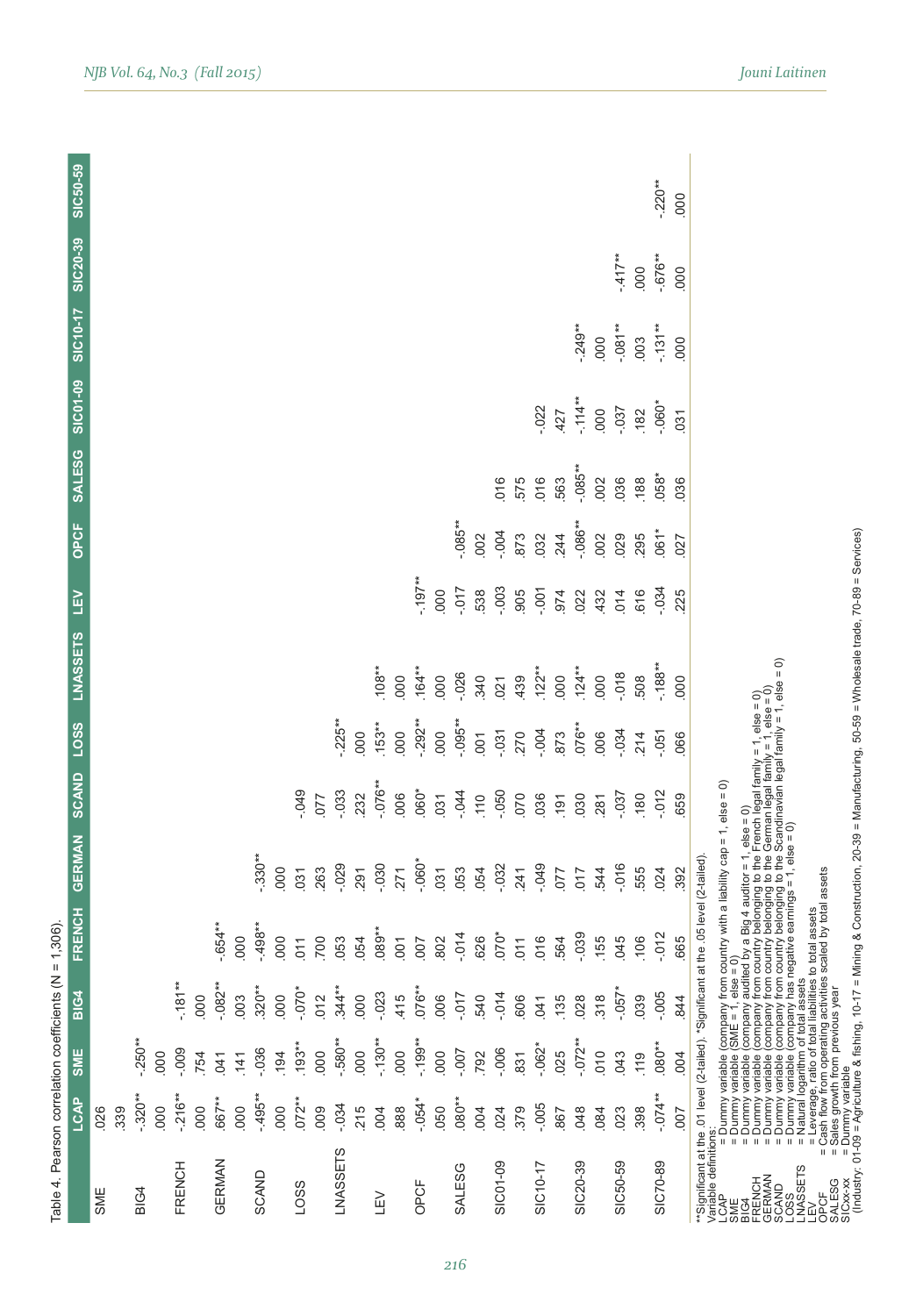parametric tests comparing the two groups are found in section D.

Companies from countries with a liability cap seem to be less profitable, have more sales growth, and have more accrual-generating potential than companies from countries without a liability cap. Specifically, earnings after tax and operating cash flow scaled by total assets are significantly smaller and sales growth from previous year is significantly larger in the capped liability sample. These differences are controlled for in regression model (2) by including control variables LOSS, OPCF, and SALESG. When comparing the absolute value of total accruals scaled by lagged total assets the liability cap companies' mean is significantly and the median nearly significantly higher. There is no statistically significant difference in company size or leverage between the groups.

## **5. Results**

Table 4 contains the Pearson correlation matrix of the variables of the regression model. It shows

|  |  | Table 5. Univariate results for discretionary accruals. |  |
|--|--|---------------------------------------------------------|--|
|--|--|---------------------------------------------------------|--|

that there is statistically significant correlation between several of the variables. However, the correlation coefficients are relatively low, suggesting no multicollinearity problems.

#### 5.1. Univariate results

Table 5 presents the univariate analysis of abnormal working capital accruals scaled by sales (AWCA). The mean and median values for the pooled sample are presented in section A. Values for samples from countries with and without a liability cap are in sections B and C, and the differences between them in section D.

Companies in the three countries with a liability cap report negative mean (median) discretionary accruals of -0.7% (-0.2%) of sales, when companies from unlimited liability countries report mean (median) positive accruals, 0.5% (0.2%). However, to examine differences in earnings management in general without taking its incentives into account, one must examine absolute values to capture the total magnitude of earnings management despite its direction. When examining absolute working

|                    |                                                                                                    | <b>AWCA</b>                    | <b>ABSAWCA</b>     | $AWCA < 0$ : INCOME-<br><b>DECREASING</b> | $AWCA \geq 0$ :<br><b>INCOME-</b><br><b>INCREASING</b> |
|--------------------|----------------------------------------------------------------------------------------------------|--------------------------------|--------------------|-------------------------------------------|--------------------------------------------------------|
|                    | N                                                                                                  | 1,306                          | 1,306              | 652                                       | 654                                                    |
| Pooled sample      | Mean                                                                                               | 0.000                          | 0.083              | $-0.083$                                  | 0.084                                                  |
|                    | Median                                                                                             | 0.000                          | 0.038              | $-0.035$                                  | 0.040                                                  |
|                    |                                                                                                    |                                |                    |                                           |                                                        |
|                    | N                                                                                                  | 645                            | 645                | 337                                       | 308                                                    |
|                    | Mean                                                                                               | $-0.007$                       | 0.087              | $-0.090$                                  | 0.083                                                  |
|                    | Median                                                                                             | $-0.002$                       | 0.042              | $-0.041$                                  | 0.042                                                  |
|                    |                                                                                                    |                                |                    |                                           |                                                        |
|                    | N                                                                                                  | 661                            | 661                | 315                                       | 346                                                    |
|                    | Mean                                                                                               | 0.008                          | 0.080              | $-0.076$                                  | 0.084                                                  |
|                    | Median                                                                                             | 0.002                          | 0.035              | $-0.030$                                  | 0.039                                                  |
|                    |                                                                                                    |                                |                    |                                           |                                                        |
|                    | Mean                                                                                               | 0.015                          | 0.007              | 0.014                                     | 0.001                                                  |
| Differences across |                                                                                                    |                                |                    |                                           | (0.931)                                                |
|                    | Median                                                                                             | 0.005                          | 0.007              | 0.010                                     | 0.003<br>(0.424)                                       |
|                    | Observations with a<br>liability cap<br>Observations without<br>a liability cap<br>samples B and C | $(p-value)^*$<br>$(p-value)^*$ | (0.088)<br>(0.044) | (0.389)<br>(0.023)                        | (0.202)<br>(0.014)                                     |

\* In section D the p-values for means are from t-tests and the p-values for medians from Mann-Whitney U-tests. The tests are two-tailed.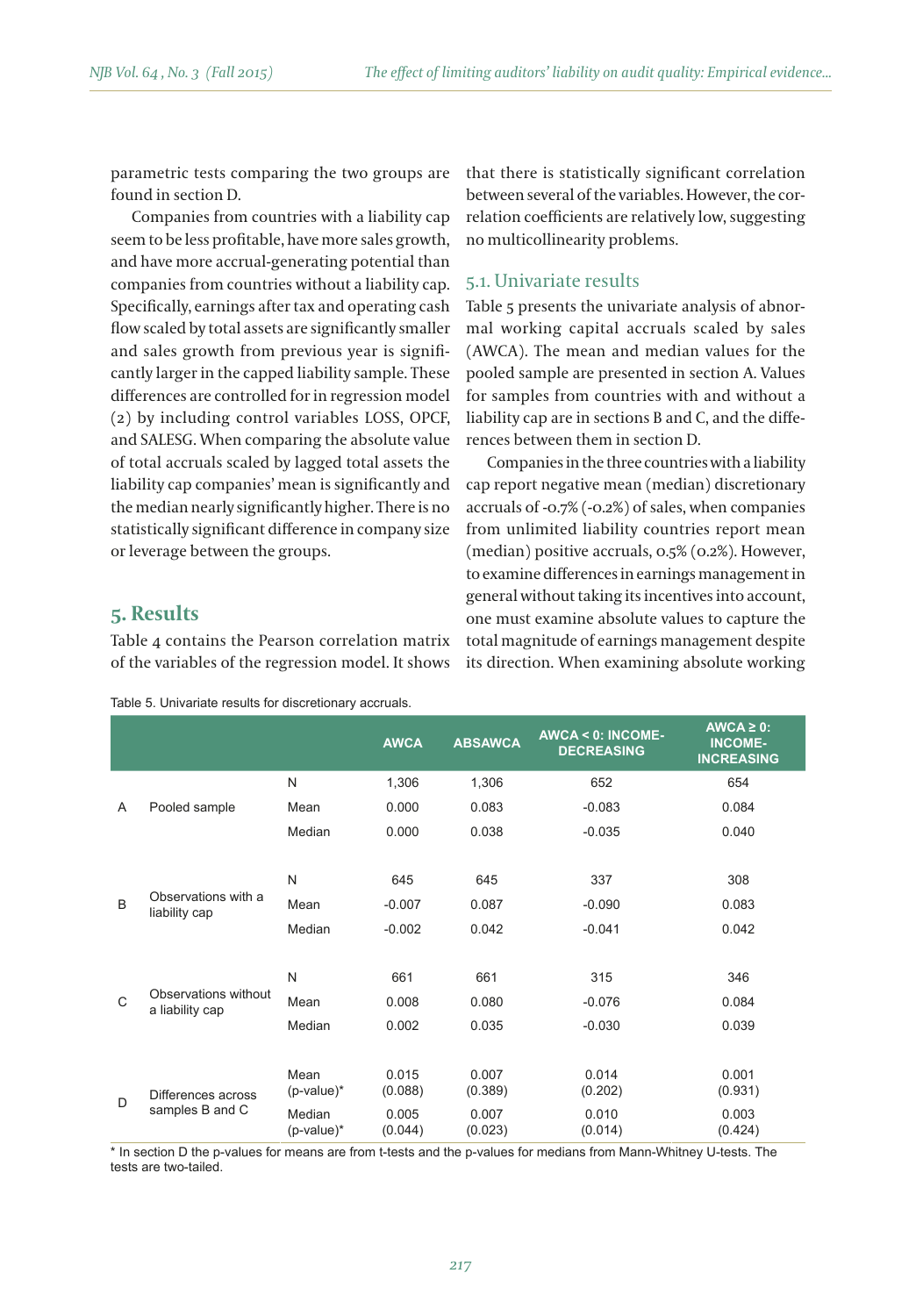capital accruals, the mean (median) of liability cap countries is 8.7% (4.2%) of sales, and no liability cap countries 8.0% (3.5%). The differences in mean and median values are 0.7%, and in the direction predicted by the hypothesis. The median difference is statistically significant at the 0.05 level, but the difference between the means is not.

Table 5 also presents univariate results separately for income-decreasing (negative) and income-increasing (positive) abnormal working capital accruals. The mean (median) negative discretionary accruals reported in countries with a liability cap are -9.0% (-4.1%), and -7.6% (-3.0%) in countries without a cap. The median difference is statistically signifi- $\text{cant}$  ( $\text{p} = \text{o} \cdot \text{o} \cdot \text{14}$ ). When examining positive accruals the differences between the two groups are very small and not statistically significant.

Table 5 indicates that there are statistically significant differences in the magnitude of discretionary accruals between the two groups. According to the t-tests and nonparametric tests there is a statistically significant difference in the median values. When examining negative and positive accruals separately, only the difference of the medians of negative discretionary accruals is significant.

Table 6. OLS regression results for pooled sample.

**DEPENDENT VARIABLE: LNABSAWCA = NATURAL LOGARITHM OF ABSOLUTE VALUE OF ABNORMAL WORKING CAPITAL ACCRUALS SCALED BY SALES**

| <b>INDEPENDENT VARIABLE</b> | <b>PARAMETER ESTIMATE</b> | <b>T-VALUE</b> | <b>SIGNIFICANCE</b> |
|-----------------------------|---------------------------|----------------|---------------------|
| Constant                    | $-3.545$                  | $-7.270$       | .000                |
| LCAP                        | .510                      | 2.940          | .003                |
| <b>SME</b>                  | .836                      | 3.850          | .000                |
| BIG4                        | .190                      | 1.167          | .243                |
| LCAP*SME                    | $-.414$                   | $-1.607$       | .108                |
| LCAP*BIG4                   | $-.318$                   | $-1.578$       | .115                |
| BIG4*SME                    | $-.040$                   | $-.152$        | .879                |
| LCAP*BIG4*SME               | $-.033$                   | $-.089$        | .929                |
| <b>FRENCH</b>               | .251                      | 2.237          | .025                |
| <b>GERMAN</b>               | $-.117$                   | $-.741$        | .459                |
| <b>LOSS</b>                 | .588                      | 6.702          | .000                |
| <b>LNASSETS</b>             | $-.028$                   | $-1.175$       | .240                |
| LEV                         | $-.061$                   | $-.523$        | .601                |
| <b>OPCF</b>                 | $-.460$                   | $-2.212$       | .027                |
| <b>SALESG</b>               | .370                      | 4.966          | .000                |
| SIC10-17                    | $-.130$                   | $-.322$        | .748                |
| SIC20-39                    | $-.146$                   | $-.394$        | .694                |
| SIC50-59                    | $-.313$                   | $-.820$        | .413                |
| SIC70-89                    | $-.141$                   | $-.377$        | .706                |
| Adjusted $R^2$              | 13.9 %                    |                |                     |
| F-value                     | 12.663                    |                | .000                |
| $\overline{N}$              | 1,306                     |                |                     |

Variable definitions:<br> $CAP = D \cdot R$ 

LCAP = Dummy variable (company from country with a liability cap = 1, else = 0)<br>SME = Dummy variable (SME = 1, else = 0)

 $SME = Dummy variable (SME = 1, else = 0)$ <br>BIG4 = Dummy variable (company audited b

BIG4 = Dummy variable (company audited by a Big 4 auditor = 1, else = 0) FRENCH = Dummy variable (French legal family = 1, else = 0) GERMAN = Dummy variable (German legal family = 1, else = 0)

- 
- 
- LOSS = Dummy variable (company has negative earnings = 1, else = 0) LNASSETS = Natural logarithm of total assets

- LEV = Leverage, ratio of total liabilities to total assets<br>OPCF = Cash flow from operating activities scaled by to
- OPCF  $=$  Cash flow from operating activities scaled by total assets<br>SALESG  $=$  Sales growth from previous year

SALESG = Sales growth from previous year<br>SICxx-xx = Dummy variable (Industry: 01-09 = Agriculture & fishing, 10-17 = Mining & Construction, 20-39 = Ma-<br>nufacturing, 50-59 = Wholesale trade, 70-89 = Services)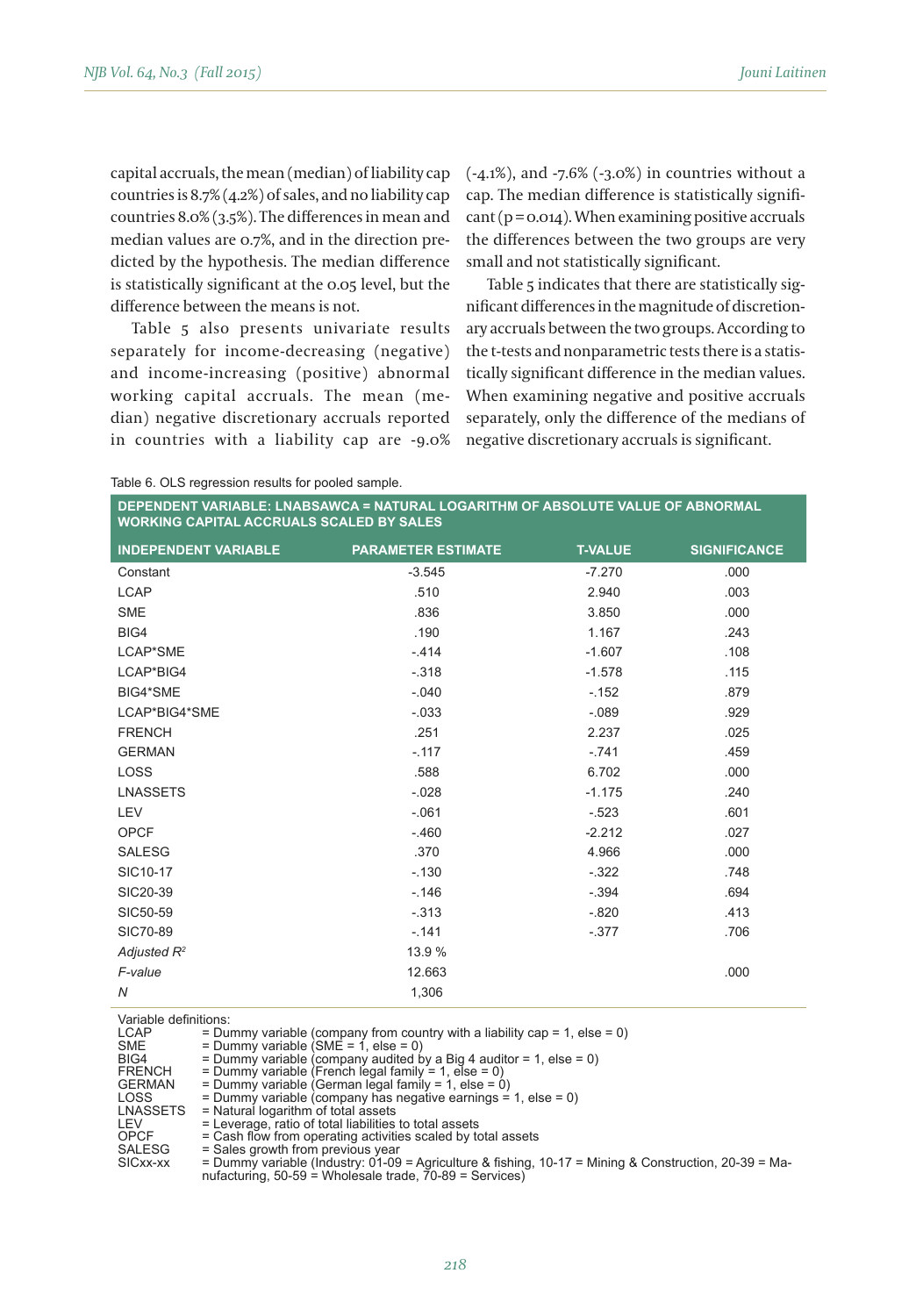#### 5.2. Multivariate results

Table 6 presents the results of the OLS regression for the pooled sample including all observations. Two test variables stand out having estimates statistically significant at the 0.01 level: LCAP and SME. The results show that the dummy variable LCAP has a positive estimate value with  $p = 0.003$ . This suggests that the existence of a liability cap is related to higher discretionary accruals in the case of large companies audited by non-Big 4 auditors. The value of SME is positive with  $p < 0.001$ . This implies that when comparing small and medium size companies to large companies in countries without a liability cap and audited by non-Big 4 auditors, the SMEs have significantly larger discretionary accruals. The variable LCAP\*SME is negative and nearly significant ( $p = 0.108$ ). When comparing its value to LCAP, larger companies seem to have significantly larger discretionary accruals than smaller companies when there is a liability cap in place and the companies are audited by non-Big 4 auditors. LCAP\*BIG4 also is almost significant with a p-value of 0.115, its negative value suggesting that clients of Big 4 auditors have lower accruals compared to non-Big 4 auditors, when the company is large and there is a liability cap. None of the other variables related to auditor type are even close to being statistically significant.

The control variables FRENCH, LOSS, OPCF, and SALESG are all significant as expected based on prior literature, and their signs are in the expected direction. GERMAN, LNASSETS, and LEV are not significant, as are not any the industry dummies. The model has an adjusted R squared value of 13.9%, which is low, but typical for models aiming not to explain earnings management but rather to examine the impact of the liability environment on it<sup>18</sup>.

In conclusion, the parameter estimates in Table 6 indicate that large companies audited by non-Big 4 auditors and coming from countries with a liability cap have significantly higher discretionary accruals than large companies audited by non-Big 4 auditors in countries without a cap.

|  |  |  | Table 7. OLS regression results for samples with and without a Big 4 auditor. |
|--|--|--|-------------------------------------------------------------------------------|
|  |  |  |                                                                               |

| <b>WORKING CAPITAL ACCRUALS SCALED BY SALES</b> |                                       |                | DEPENDENT VARIABLE: LNABSAWCA = NATURAL LOGARITHM OF ABSOLUTE VALUE OF ABNORMAL |                                           |                |                     |
|-------------------------------------------------|---------------------------------------|----------------|---------------------------------------------------------------------------------|-------------------------------------------|----------------|---------------------|
|                                                 | <b>COMPANIES WITH A BIG 4 AUDITOR</b> |                |                                                                                 | <b>COMPANIES WITH A NON-BIG 4 AUDITOR</b> |                |                     |
| <b>INDEPENDENT</b><br><b>VARIABLE</b>           | <b>PARAMETER</b><br><b>ESTIMATE</b>   | <b>T-VALUE</b> | <b>SIGNIFICANCE</b>                                                             | <b>PARAMETER</b><br><b>ESTIMATE</b>       | <b>T-VALUE</b> | <b>SIGNIFICANCE</b> |
| Constant                                        | $-3.234$                              | $-5.148$       | .000                                                                            | $-3.711$                                  | $-4.528$       | .000                |
| <b>LCAP</b>                                     | .095                                  | .523           | .601                                                                            | .539                                      | 3.056          | .002                |
| <b>SME</b>                                      | .809                                  | 4.564          | .000                                                                            | .794                                      | 3.549          | .000                |
| LCAP*SME                                        | $-.460$                               | $-1.628$       | .104                                                                            | $-.412$                                   | $-1.653$       | .099                |
| <b>FRENCH</b>                                   | .247                                  | 2.007          | .045                                                                            | .483                                      | 1.594          | .112                |
| <b>GERMAN</b>                                   | .005                                  | .022           | .983                                                                            | .005                                      | .014           | .989                |
| LOSS                                            | .605                                  | .120           | .187                                                                            | .593                                      | 4.557          | .000                |
| LNASSETS                                        | $-.022$                               | $-.776$        | .438                                                                            | $-.041$                                   | $-.847$        | .397                |
| LEV                                             | $-.364$                               | $-1.620$       | .106                                                                            | $-.011$                                   | $-.077$        | .938                |
| OPCF                                            | $-.204$                               | $-767$         | .444                                                                            | $-785$                                    | $-2.225$       | .027                |
| <b>SALESG</b>                                   | .340                                  | 3.869          | .000                                                                            | .476                                      | 3.300          | .001                |
| SIC10-17                                        | $-.273$                               | $-.495$        | .621                                                                            | .256                                      | .425           | .671                |
| SIC20-39                                        | $-.121$                               | $-.234$        | .815                                                                            | $-154$                                    | $-.292$        | .770                |
| SIC50-59                                        | $-434$                                | $-.815$        | .415                                                                            | $-.157$                                   | $-.290$        | .772                |
| SIC70-89                                        | $-.279$                               | $-536$         | .592                                                                            | .107                                      | .201           | .841                |
| Adjusted $R^2$                                  | 11.8 %                                |                |                                                                                 | 15.2 %                                    |                |                     |
| F-value                                         | 8.544                                 |                | .000                                                                            | 7.527                                     |                | .000                |
| $\overline{N}$                                  | 794                                   |                |                                                                                 | 512                                       |                |                     |

Variable definitions: See Table 6.

18 See e.g. Becker et al. 1998 and Maijoor and Vanstraelen 2006.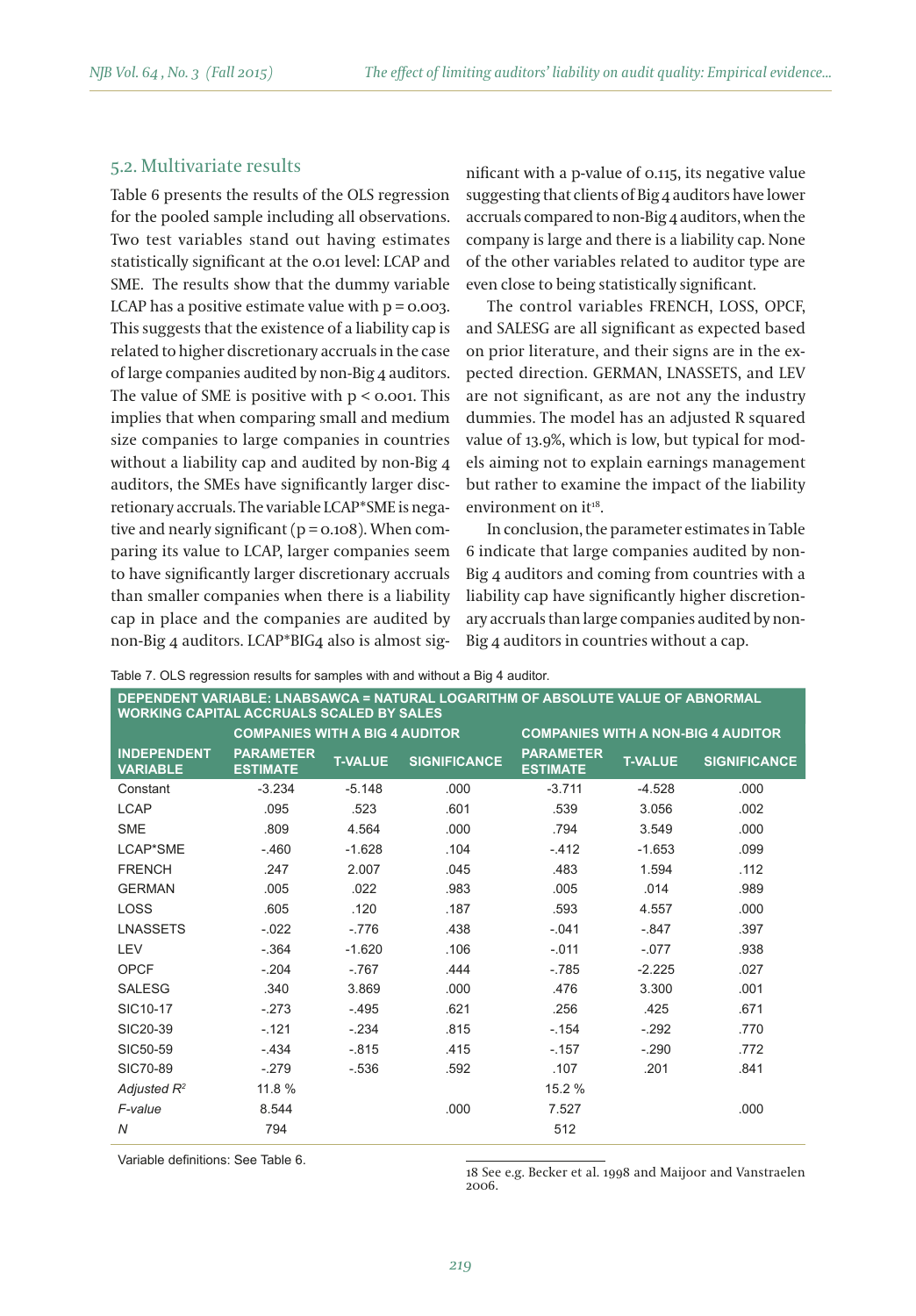To examine the effect of auditor type more closely, the regression is estimated for Big 4 and non-Big 4 auditor samples separately. The results of the regression are presented in Table 7. The main variable of interest LCAP is not statistically significant in the Big 4 sample, but is positive with a p value of 0.002 in the non-Big 4 sample. This suggests that the existence of a liability cap has an effect on the financial reports of clients of non-Big 4 auditors, whereas the clients of Big 4 audit firms are not affected. This further supports the conclusion that auditor type matters. Consistent with Table 6, SME is positive and significant in both samples, meaning that smaller companies tend to have larger abnormal accruals in proportion to their sales. LCAP\*SME is borderline significant (p = 0.104 and 0.099) and negative in both samples, and consistent with the pooled sample regression. This provides further support to the hypothesis that only companies large enough are affected by liability caps.

#### 5.3. Summary of the main findings

To conclude the empirical results, the existence of a liability cap limiting auditor liability is positively related to the magnitude of discretionary accruals of large companies, as hypothesised. As liability caps are high and fixed, they affect the audits of larger companies relatively more than those of smaller companies. The liability risk related to an audit client or engagement has to be higher than the monetary cap for the cap to have an effect on auditor's decisions on audit effort and thus, audit quality. This explains why the effect depends on company size. These findings provide support for hypothesis  $H_{\rm H}$ . The relation seems to be dependent also on auditor type, which can be explained by higher and more consistent audit quality pro-

| <b>DEPENDENT</b><br><b>VARIABLE</b> |               | <b>LNABSTACC = NATURAL LOGARITHM OF</b><br><b>ABSOLUTE VALUE OF TOTAL ACCRUALS</b> |                          |               | <b>LNABSCACC = NATURAL LOGARITHM OF</b><br><b>ABSOLUTE VALUE OF CURRENT ACCRUALS</b> |                          |
|-------------------------------------|---------------|------------------------------------------------------------------------------------|--------------------------|---------------|--------------------------------------------------------------------------------------|--------------------------|
| <b>SAMPLE</b>                       | <b>POOLED</b> | <b>BIG 4 AUDITOR</b>                                                               | <b>NON-BIG 4 AUDITOR</b> | <b>POOLED</b> | <b>BIG 4 AUDITOR</b>                                                                 | <b>NON-BIG 4 AUDITOR</b> |
| Constant                            | $-3.242***$   | $-3.523***$                                                                        | $-2.686***$              | $-2,815$      | $-2.997***$                                                                          | $-2,609***$              |
| <b>LCAP</b>                         | $-.011$       | .079                                                                               | $-.048$                  | .226          | .089                                                                                 | .236                     |
| <b>SME</b>                          | .154          | .192                                                                               | .146                     | $.437**$      | .191                                                                                 | $.503**$                 |
| BIG4                                | .177          |                                                                                    |                          | .170          |                                                                                      |                          |
| LCAP*SME                            | .225          | $-.105$                                                                            | .250                     | $-.433*$      | $-.524**$                                                                            | $-.436*$                 |
| LCAP*BIG4                           | $-.016$       |                                                                                    |                          | $-144$        |                                                                                      |                          |
| SME*BIG4                            | .066          |                                                                                    |                          | $-.196$       |                                                                                      |                          |
| LCAP*SME*BIG4                       | $-.372$       |                                                                                    |                          | $-.124$       |                                                                                      |                          |
| <b>FRENCH</b>                       | $-.101$       | $-.068$                                                                            | $-.207$                  | $-.026$       | .002                                                                                 | $-.121$                  |
| <b>GERMAN</b>                       | .089          | $-.058$                                                                            | .067                     | .056          | .036                                                                                 | $-.003$                  |
| LOSS                                | $.643***$     | .773***                                                                            | .509***                  | .272***       | $.362***$                                                                            | .137                     |
| <b>LNASSETS</b>                     | $-.055**$     | $-.048**$                                                                          | $-.061$                  | $-.119***$    | $-.127***$                                                                           | $-.090*$                 |
| LEV                                 | $.475***$     | $.312*$                                                                            | .568***                  | $.336***$     | .311                                                                                 | $.383***$                |
| <b>OPCF</b>                         | $1.350***$    | $1.421***$                                                                         | $1.364***$               | $.471**$      | .490**                                                                               | .472                     |
| <b>SALESG</b>                       | $.138**$      | .058                                                                               | $.333**$                 | $.127*$       | $.138*$                                                                              | .071                     |
| SIC10-17                            | .033          | .306                                                                               | $-.042$                  | .217          | .621                                                                                 | $-0.126$                 |
| SIC20-39                            | .059          | .512                                                                               | $-.432$                  | .218          | .697                                                                                 | $-.315$                  |
| SIC50-59                            | $-.033$       | .473                                                                               | $-547$                   | .187          | .614                                                                                 | $-.258$                  |
| SIC70-89                            | 0.226         | .580                                                                               | $-.110$                  | .134          | .499                                                                                 | $-.220$                  |
| Adjusted $R^2$                      | 10.4 %        | 12.5 %                                                                             | 9.1%                     | 5.6%          | 6.7%                                                                                 | 2.4%                     |
| F-value                             | 9.458***      | $9.114***$                                                                         | 4.661***                 | $5.323***$    | 5.052***                                                                             | $1.913**$                |
| Ν                                   | 1,306         | 794                                                                                | 512                      | 1,306         | 794                                                                                  | 512                      |

#### Table 8. OLS regression results with total and current accruals.

Statistical significance is flagged as  $*(p < .10)$ , \*\* ( $p < .05$ ), and \*\*\* ( $p < .01$ ). Variable definitions: See Table 6.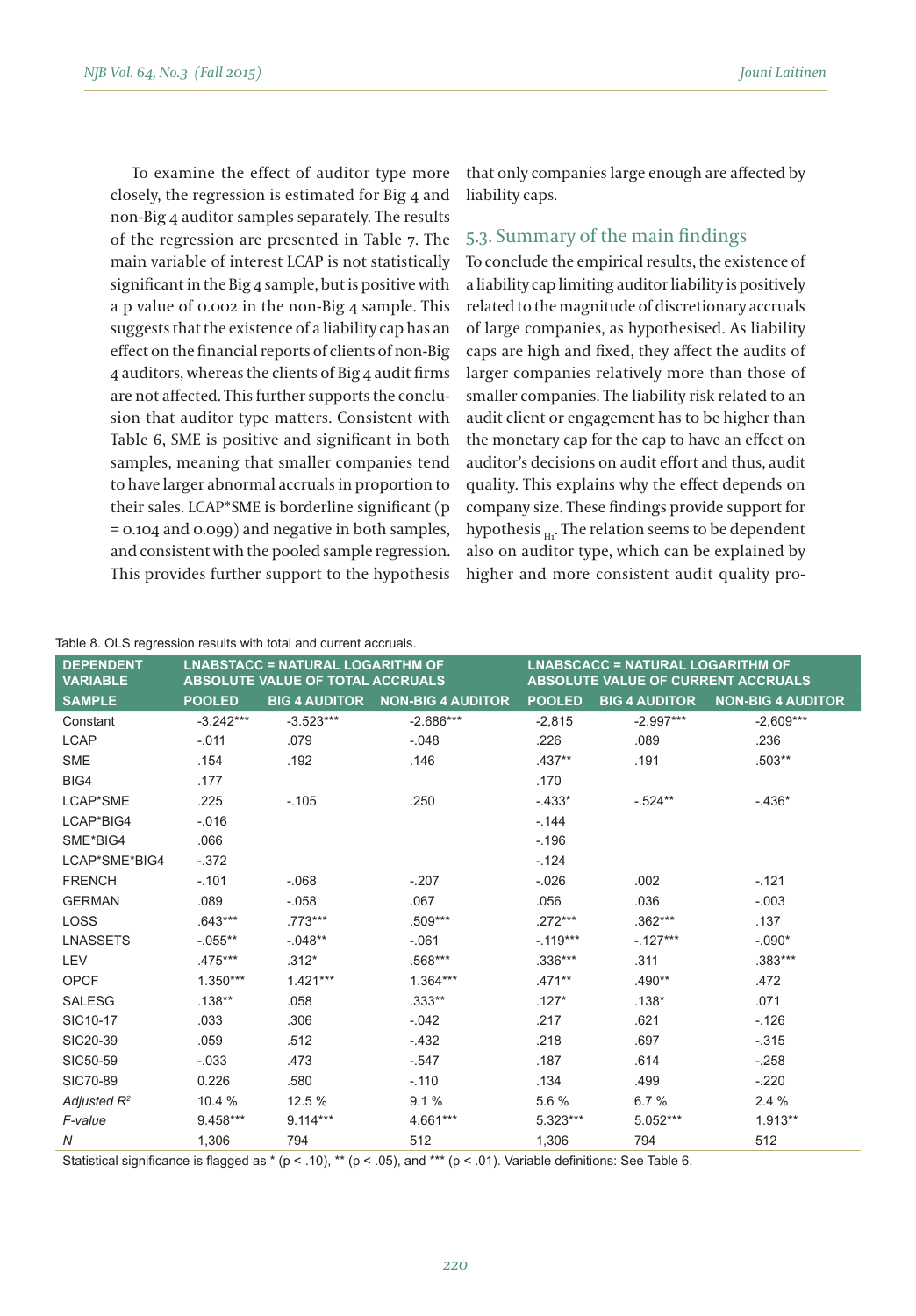duced by Big 4 auditors when compared to non-Big 4 auditors. This finding supports earlier evidence on clients of Big 4 auditors reporting lower discretionary accruals<sup>19</sup>.

#### 5.4. Sensitivity analyses

To test the robustness of the results, the following sensitivity analyses have been performed. Table 8 presents the OLS regression results from models using alternative earnings management measures. Following Maijoor and Vanstraelen (2006), total and current accruals are used as alternative measures. Current accruals are calculated following Myers et al. (2003) as (change in current assets – change in cash) - (change in current liabilities – change in short-term debt) and scaled by average total assets. Total accruals are calculated following Dechow et al. (1995) as current accruals - depreciation expense and scaled by total assets in the end of previous year. The absolute values of both measures are log-transformed to get the dependent variables LNABSTACC and LNABSCACC. The regressions are run for the pooled sample as well as the Big 4 and non-Big 4 samples.

When using total accruals as the dependent variable, the results of the OLS regressions differ from those obtained earlier. Table 8 indicates that none of the test variables are statistically significant. In the current accruals regressions LCAP is significant at the 0.1 level in the pooled and the non-Big 4 samples. This is consistent with the results obtained from the main regression models. SME and LCAP\*SME are also significant or weakly significant, with the exception of SME in the Big 4 sample.

The regression models were also run without the variables FRENCH and GERMAN and without observations from France to ensure they were not driving the results. The French legislation demands publicly traded companies to appoint two auditors, who are both engaged in auditing the company at the same time. These results are not reported as they are essentially similar to the results including France.

#### **6. Conclusions**

The European Commission recommendation 2008/473/EC seeks to promote competition in the audit markets and to secure the availability of audit services. It recommends that civil liability of auditors should be limited in all EU member countries, and suggests alternative methods for doing so, one being liability caps. This paper examines the effect of such caps on financial reporting. It is argued that lower liability risk affects audit effort, leading to lower information quality in audited financial statements. If there is such an effect, financial reporting quality should be lower in countries with limited liability regimes compared to countries with unlimited liability. As liability caps are fixed monetary thresholds and quite high, the expected liability cost of an individual client or audit engagement has to be larger than the liability cap for it to have an effect. The presumption is that the larger the audit client in size, the higher the liability risk, and the more the expected liability costs are relatively affected by a liability cap. The quality of the financial reports of large companies should be more likely to be affected by liability caps than small and medium size companies.

Liability caps have already been in use in some EU countries before the recommendation, and samples comprising company observations from three countries with and three without a liability cap in 2008 are compared. Financial reporting quality is measured as the magnitude of absolute discretionary accruals, i.e. earnings management, in audited financial statements.

 The empirical results suggest that financial reporting quality is affected by liability caps, and that this effect is dependent on company size, as hypothesised. The results also provide some support to the presumption that the effect is dependent on auditor type. It seems that liability caps to lead to lower financial reporting quality as measured by the magnitude of earnings management only in the case of large companies audited by non-Big 4 auditors. This is due to Big 4 auditors producing more consistent audit quality regard-19 See e.g. Becker et al. 1998, Francis et al. 1999, Francis 2011. less of liability risk, as documented in earlier liter-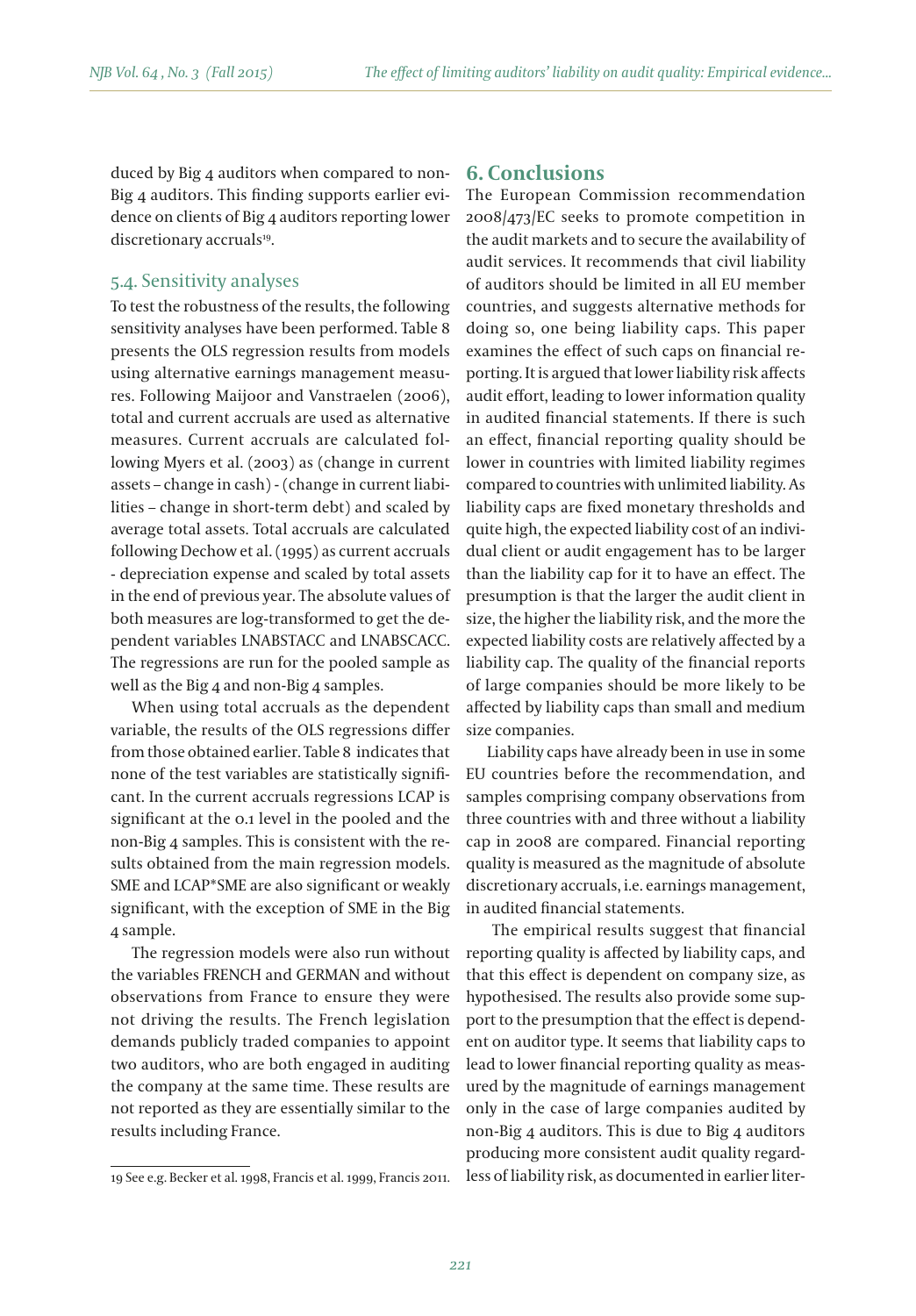ature20. The empirical results providing evidence that liability caps do affect audit quality contradict the results of the London Economics (2006) study which found no evidence of such an effect. In light of these conflicting results, more research on the subject is warranted. As several more EU countries either have implemented liability limitations after the recommendation or are planning to do so, it should now be possible to examine the implications of moving from unlimited to limited liability on financial reporting quality, audit quality, as well as other aspects of audit markets.

The findings in this paper should be useful when assessing the implications of introducing similar liability limitations. However, the following limitations should be noted. First, the limitations of working capital accruals as earnings management measure have been acknowledged earlier<sup>21</sup>. By changing the measure to total accruals, the results of the OLS regression change. This is consistent with the London Economics (2006) study, which stated that its results may be model specific. This should be taken into account when assessing the results of this study. Second, as always with studies comparing several countries, it is possible that underlying factors other than those already taken into account either cause differences in results between countries or diminish them. Earnings quality may be driven by other economic or institutional differences between the countries than liability regime or legal tradition. Third, the effects of earnings management incentives such as company size, leverage and performance have been taken into account by controlling for them, but there may be many other incentives that are not considered. Fourth, auditor's liability risk does not only affect audit effort decisions, but auditor reporting as well. This paper does not take reporting into account. Finally, as the data consists of financial information for only one year, namely fiscal years ending in 2008, there is a possibility that the conditions in that particular year, e.g. the global financial crisis, may affect the results.

## **References**

- Ball, R., S.P. Kothari & A. Robin (2000). The effect of international institutional factors on properties of accounting earnings. *Journal of Accounting and Economics* 29, 1–51.
- Balsam, S., J. Krishnan & J.S. Yang (2003). Auditor Industry Specialization and Earnings Quality. Auditing: *A Journal of Practice and Theory* 22:2, 71–97.
- Basu, S. (1997). The conservatism principle and the asymmetric timeliness of earnings. *Journal of Accounting and Economics* 24:1, 3–37.
- Beatty, A. & J. Weber (2003). The Effects of Debt Contracting on Voluntary Accounting Method Changes. *The Accounting Review* 78:1, 119–142.
- Becker, C.L., M.L. Defond, J. Jiambalvo & K.R. Subramanyam (1998). The Effect of Audit Quality on Earnings Management. *Contemporary Accounting Research* 15:1, 1–24.
- Bonner, S., Z. Palmrose & S. Young (1998). Fraud type and auditor litigation: an analysis of SEC accounting and auditing enforcement releases. *The Accounting Review* 73:4, 503–532.
- Caramanis, C. & C. Lennox (2008). Audit effort and earnings management. *Journal of Accounting and Economics* 45:1, 116–138.
- Choi, J.-H., J.-B. Kim, X. Liu & D.A. Simunic (2008). Audit Pricing, Legal Liability Regimes, and Big 4 Premiums: Theory and Cross-country Evidence. *Contemporary Accounting Research* 25:1, 55–99.

<sup>20</sup> See e.g. DeAngelo 1981, Krishnan 2003, Lennox 1999, and

Palmrose 1998.

<sup>21</sup> See e.g. Maijoor and Vanstraelen 2006: 51.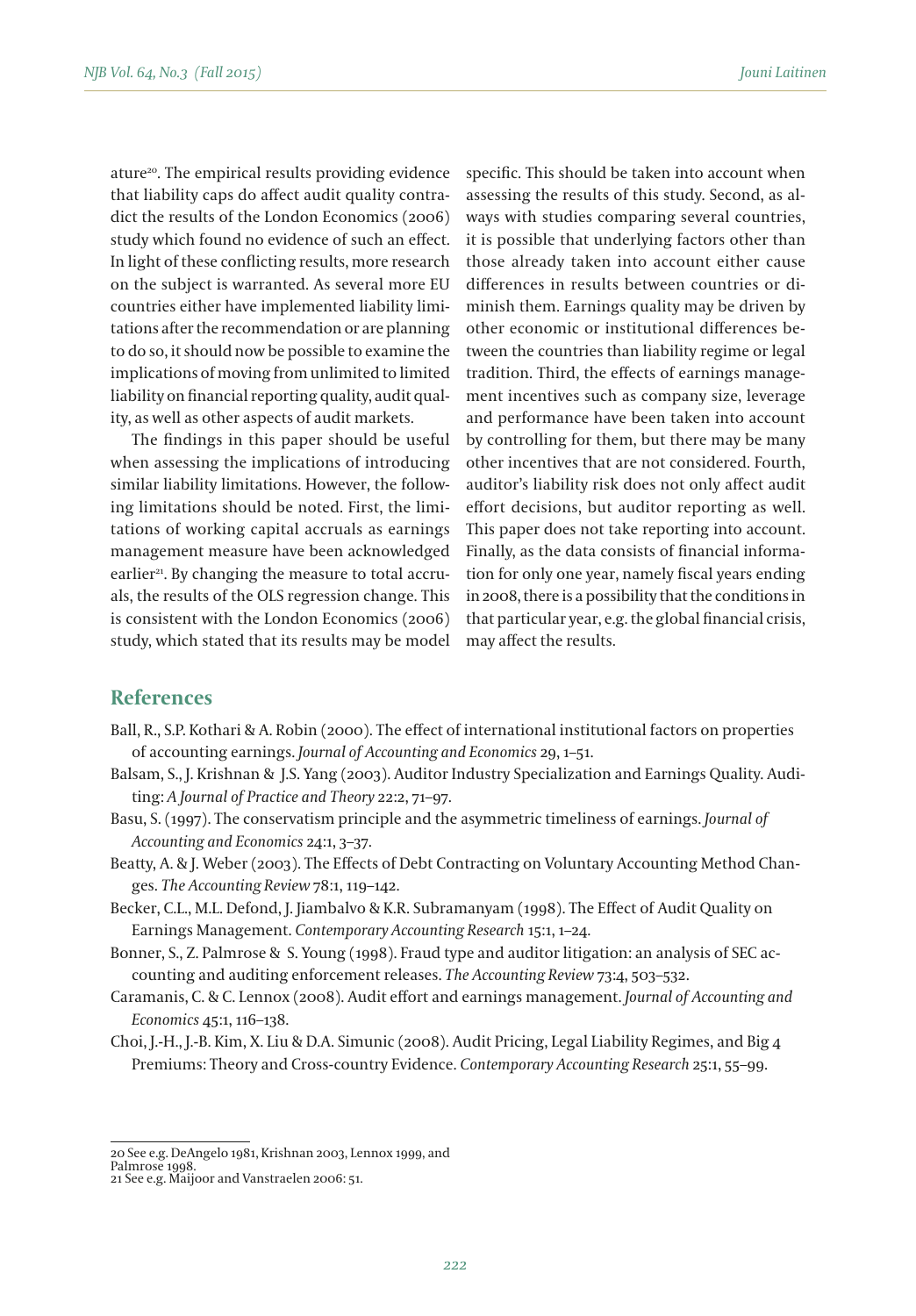DeAngelo, L.E. (1981). Auditor size and audit quality. *Journal of Accounting and Economics* 3:3, 183–199.

- Dechow, P.M., R.G. Sloan & A.P. Sweeney (1995). Detecting earnings management. *The Accounting Review* 70:2, 193–225.
- DeFond, M.L. & C.W. Park (2001). The Reversal of Abnormal Accruals and the Market Valuation of Earnings Surprises. *The Accounting Review* 76:3, 375–404.
- Dichev, I.D. & D.J. Skinner (2002). Large-Sample Evidence on the Debt Covenant Hypothesis. *Journal of Accounting Research* 40:4, 1091–1123.
- Doralt, W., A. Hellgardt, K.J. Hopt, P.C. Leyens, M. Roth & R. Zimmermann (2008). Auditors' Liability and its Impact on the European Financial Markets. *Cambridge Law Journal* 67:1, 62–68.
- European Commission (2001). *A study on systems of civil liability of statutory auditors in the context of a Single Market for auditing services in the European Union*. Available from World Wide Web: <UR-L:http://ec.europa.eu/internal\_market/auditing/docs/liability/auditliability\_en.pdf>.
- European Commission (2008a). *Accompanying document to the Commission Recommendation concerning the limitation of the civil liability of statutory auditors and audit firms: Impact assessment*. Commission staff working document. Available from World Wide Web: <URL:http://ec.europa.eu/ internal\_market/auditing/docs/liability/impact\_assessment\_en.pdf >.
- European Commission (2008b) *Recommendation on limitation of auditors' liability: Frequently asked questions. Commission Européenne - MEMO/08/366 06/06/2008*. Available from World Wide Web: <URL: http://europa.eu/rapid/press-release\_MEMO-08-366\_en.htm>
- Francis, J.R. (2011). A Framework for Understanding and Researching Audit Quality. *Auditing: A Journal of Practice and Theory* 30:2, 125–152.
- Francis, J.R., E.L. Maydew & H.C. Sparks (1999). The Role of Big 6 Auditors in the Credible Reporting of Accruals. Auditing: *A Journal of Practice and Theory* 18:2, 17–34.
- Francis, J.R. & D. Wang (2008). The Joint Effect of Investor Protection and Big 4 Audits on Earnings Quality around the World. *Contemporary Accounting Research* 25:1, 157–191.
- Gietzmann, M.B., M. Ncube & M.J.P. Selby (1997). Auditor Performance, Implicit Guarantees, and the Valuation of Legal Liability. *International Journal of Auditing* 1:1, 13–30.
- Gramling, A.A., J.W. Schatzberg, A.D. Jr. Bailey & Z. Hao (1998). The impact of legal liability regimes and differential client risk on client acceptance, audit pricing, and audit effort decisions. *Journal of Accounting, Auditing & Finance* 13:4, 437–460.
- Heninger, W.G. (2001). The Association between Auditor Litigation and Abnormal Accruals. *The Accounting Review* 76:1, 111–126.
- Koch, C. & D. Schunk (2008). *Limiting Auditors' Liability? Experimental Evidence on Behavior under Risk and Ambiguity*. Working Paper. University of Mannheim and University of Zurich. Available from World Wide Web: <URL:http://aaahq.org/meetings/AUD2009/LimitingAuditorsLiability.pdf>
- Krishnan, G.V. (2003). Audit Quality and the Pricing of Discretionary Accruals. *Auditing: A Journal of Practice and Theory* 22:1, 109–126.
- Kwon, S.Y., C.Y. Lim & P.M.-S. Tan (2007). Legal Systems and Earnings Quality: The Role of Auditor Industry Specialization. *Auditing: A Journal of Practice and Theory* 26:2, 25–55.
- Köhler, A.G., K.-U. Marten, R. Quick & K. Ruhnke (2008). Audit regulation in Germany: Improvements driven by internationalization. *In: Auditing, Trust and Governance: Developing Regulation in Europe*, 111–143. Ed. R. Quick, S. Turley & M. Willekens. Abingdon: Routledge.
- La Porta, R., F. Lopez-de-Silanes, A. Shleifer & R.W. Vishny (1998). Law and finance. *Journal of Political Economy* 106, 1113–1155.
- Laux, V. & D.P. Newman (2010). Auditor liability and client acceptance decisions. *The Accounting Review* 85:1, 261–285.